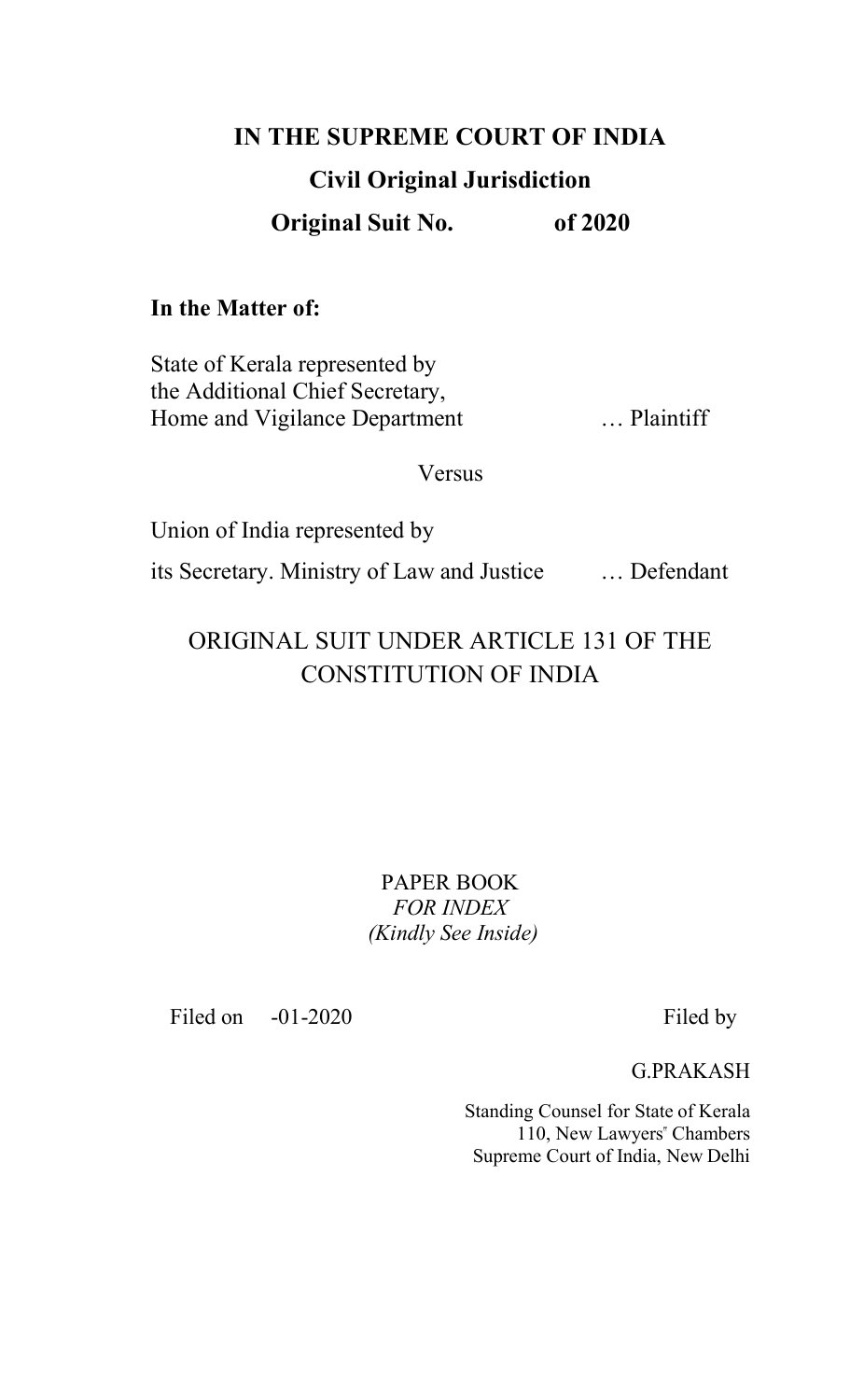# **IN THE SUPREME COURT OF INDIA Civil Original Jurisdiction**

## **Original Suit No. of 2020**

#### **In the Matter of:**

State of Kerala represented by the Additional Chief Secretary, Home and Vigilance Deaprtment ... Plaintiff

Versus

Union of India represented by

its Secretary. Ministry of Law and Justice … Defendant

#### INDEX

| SL. NO.        | <b>DESCRIPTION</b>                                                                                                                                                                                                                                                       | PAGE NO. |
|----------------|--------------------------------------------------------------------------------------------------------------------------------------------------------------------------------------------------------------------------------------------------------------------------|----------|
| 1.             | Listing Proforma                                                                                                                                                                                                                                                         |          |
| 2.             | Synopsis and List of dates and Events                                                                                                                                                                                                                                    |          |
| 3 <sub>1</sub> | Plaint under Article 131 of the Constitution of<br>India read with Order XXVI of the Supreme<br>Court Rules 2013 on behalf of the Plaintiff<br>State of Kerala represented by the Additional<br>Chief Secretary, Home and Vigilance<br>Department, along with Affidavit. |          |
| 4.             | List of Documents relied upon by the Plaintiff                                                                                                                                                                                                                           |          |

Filed on -01-2020 Filed by

G.PRAKASH Standing Counsel for State of Kerala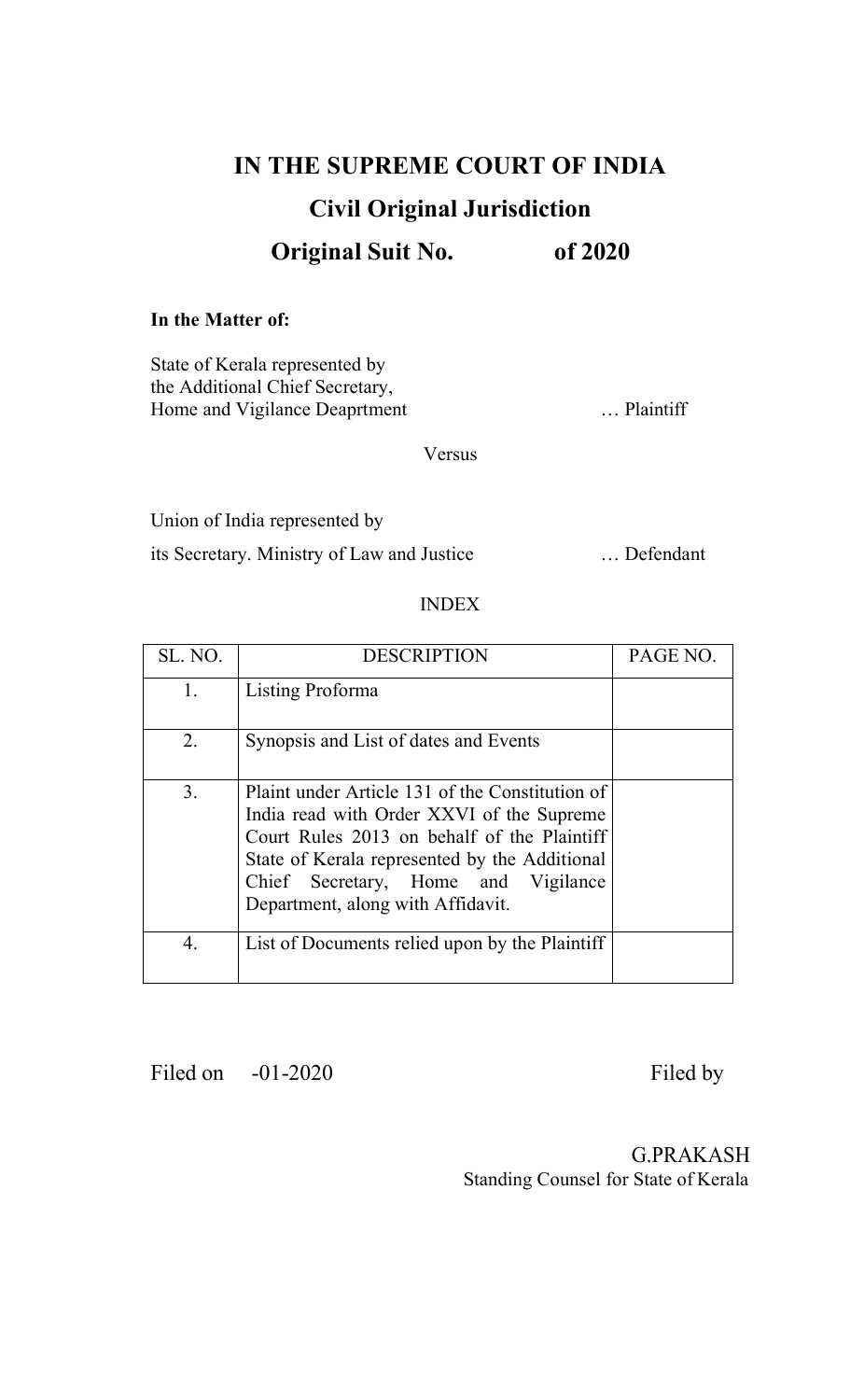### **SYNOPSIS AND LIST OF DATES**

- I. The Plaintiff is a State of the defendant Union of India. This Original Suit is filed impugning Citizenship Amendment Act, 2019 (Act No. 47 of 2019) (hereinafter referred to as "the Impugned Amendment Act") (**Annexure –P2**), Passport (Entry to India) Amendment Rules, 2015 (**Annexure –P4**), Foreigners (Amendment) Order, 2015 (**Annexure –P5**), Passport (Entry to India) Amendment Rules, 2016 (**Annexure –P6**) and Foreigners (Amendment) Order, 2016 (**Annexure –P7**) (hereinafter collectively referred to as the "Impugned Passport Rules Amendments" and the "Impugned Foreign Order Amendments"); all promulgated by the defendant Union of India.
- II. Enabled by Articles 11 and 246 (1) read with Entry 17 of List I of the Seventh Schedule to the Constitution of India (hereinafter "the Constitution"), the Citizenship Act, 1955 (hereinafter "the Principal Act") (pre- amended Principal Act produced as **Annexure –P1**) was enacted by the defendant. Section 5 of the Principal Act provides for citizenship by registration. Section 6 of the same provides for citizenship by naturalisation. As per said Section 6 of the Principal Act read with the Third Schedule thereto, any person of full age and capacity, if qualified in accordance with the said Schedule, can acquire Indian citizenship by naturalisation if, interalia, he is a person who has resided in India or has worked with the Central Government or partly the one and partly the other for a period of twelve months prior to submission of application for naturalisation (as provided for in Clause (c) of the third schedule) and he is a person who has resided in India or has worked with the Central Government or partly the one and partly the other for a period of eleven years in the fourteen years immediately preceding to the said twelve months (as provided in Clause (d) of the third schedule, as it stood prior to the amendment as per the Impugned Amendment Act).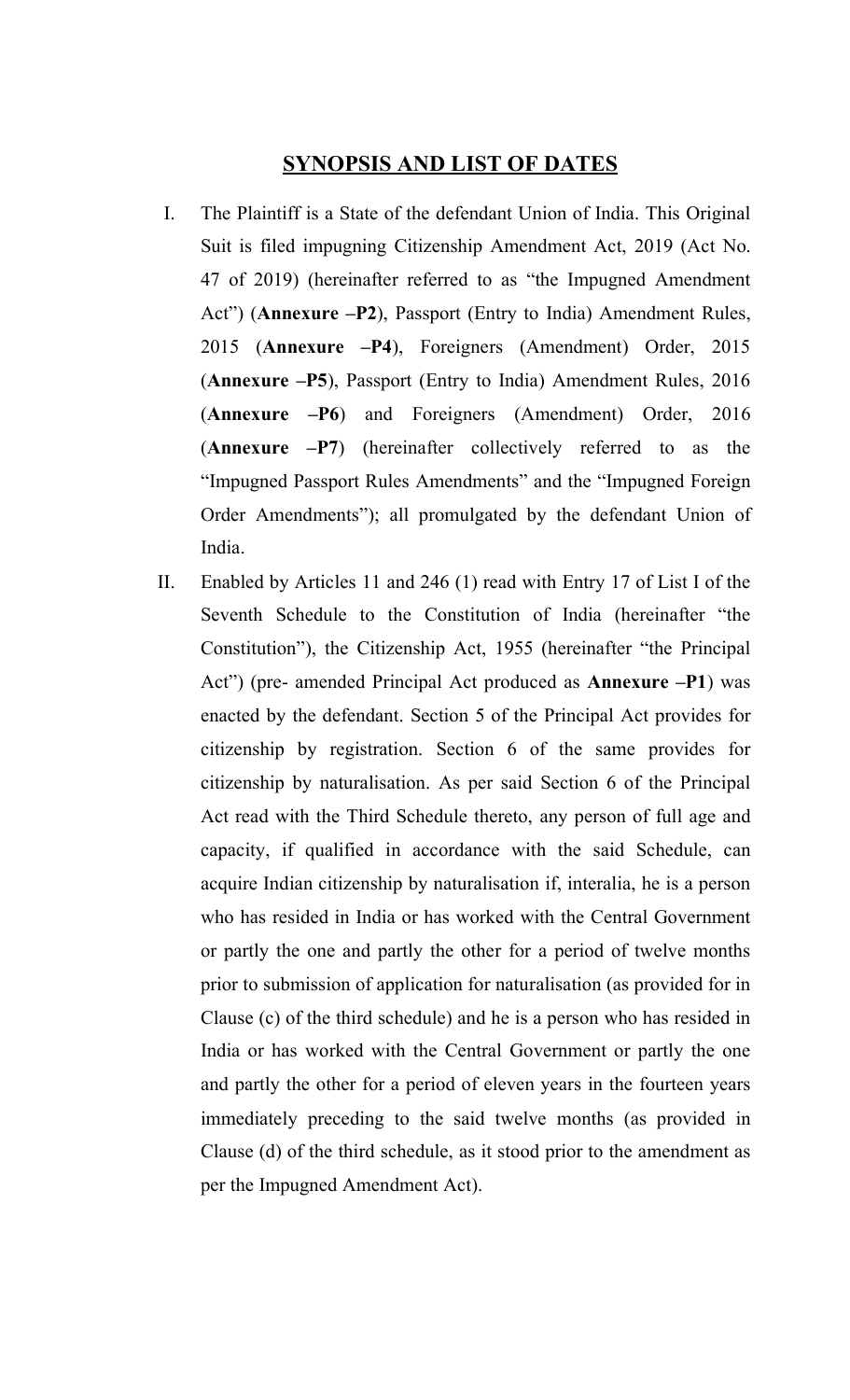- III. Illegal migrants were expressly excluded by Sections 5 and 6 of the Principal Act from acquiring citizenship by either registration or naturalisation. "Illegal migrant" has been defined in Section 2 (b) of the Principal Act to mean any foreigner who had entered India without any valid document or authority prescribed by law and also includes any foreigner who has entered India with valid documents and authority, but has stayed beyond the period of permit.
- IV. As per the Impugned Amendment Act, interalia, a proviso has been inserted to Section 2 (b) of the Principal Act. Going by the said proviso, any person belonging to Hindu, Sikh, Buddhist, Jain, Parsi or Christian community from Afghanistan, Bangladesh or Pakistan, who entered into India on or before the 31st day of December, 2014 and who has been exempted by the Central Government by or under clause (c) of sub-section (2) of section 3 of the Passport (Entry into India) Act, 1920 or from the application of the provisions of the Foreigners Act, 1946 or any rule or order made thereunder, shall not be treated as illegal migrant for the purposes of the Act (Section 2 of the Impugned Amendment Act). Thus, as per Section 2 of the Impugned Amendment Act, persons belonging to Hindu, Sikh, Buddhist, Jain, Parsi or Christian community in Afghanistan, Bangladesh or Pakistan have been excluded from the purview of definition of illegal migrant under Section 2 (b) of the Principal Act. Consequently, persons belonging to Hindu, Sikh, Buddhist, Jain, Parsi or Christian community in Afghanistan, Bangladesh or Pakistan have been excluded from the bar to illegal migrants for acquisition of citizenship by registration under Sections 5 of the Principal Act or for acquisition of citizenship by naturalisation under Section 6 of the Principal Act.
- V. By virtue of Section 3 of the Impugned Amendment Act, Section 6B has been incorporated into the Principal Act enabling the Central Government or an authority specified by it in this behalf to grant a certificate of registration or certificate of naturalisation, on an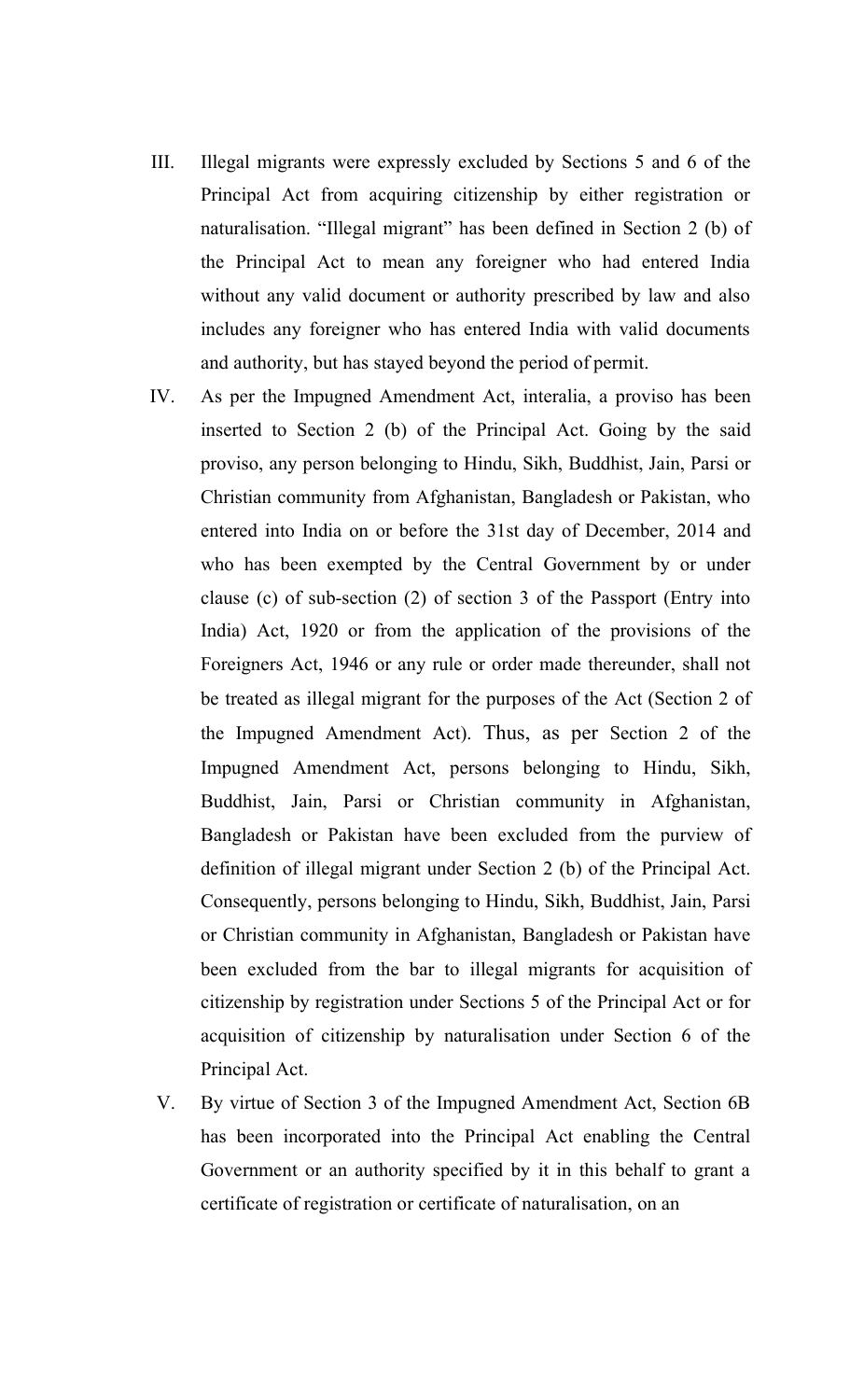application made in this behalf, to a person referred to in the proviso to clause (*b*) of sub-section (*1*) of Section 2 of the Impugned Act subject to such conditions, restrictions and manner as may be prescribed. Further, upon grant of certificate of citizenship by registration or certificate of citizenship by naturalisation to a person, it will be deemed that such a person will be a citizen of India from the date of his entry to India.

- VI. As per Section 6 of the Impugned Amendment Act, a proviso was added to Clause (d) of the Third Schedule to the Act to the effect that for any person belonging to Hindu, Sikh, Buddhist, Jain, Parsi or Christian community in Afghanistan, Bangladesh or Pakistan, the aggregate period of residence or service of Government in India as required under the clause shall be read as "not less than five years" in place of "not less than eleven years". The reduced period of residence required for Citizenship by naturalization is available only to Hindus, Sikhs, Buddhists, Jains, Parsis and Christians from Afghanistan, Bangladesh and Pakistan.
- VII. The defendant had earlier promulgated Passport (Entry to India) Amendment Rules, 2015, by which the Passport (Entry into India) Rules, 1950, was amended, and also promulgated Foreigners (Amendment) Order, 2015, by which the Foreigners Order, 1948 was amended, and exempted persons belonging to minority communities in Bangladesh and Pakistan, namely, Hindus, Sikhs, Buddhists, Jains, Parsis and Christians who were compelled to seek shelter in India due to religious persecution or fear of religious persecution, who entered into India on or before the 31st December, 2014 without valid documents, from the purview of the same. The defendant also promulgated Passport (Entry to India) Amendment Rules, 2016 and further amended the Passport (Entry into India) Rules, 1950 and also promulgated Foreigners (Amendment) Order, 2016 and further amended the Foreigners Order, 1948 whereby the word "Bangladesh", was substituted with the words "Afghanistan, Bangladesh".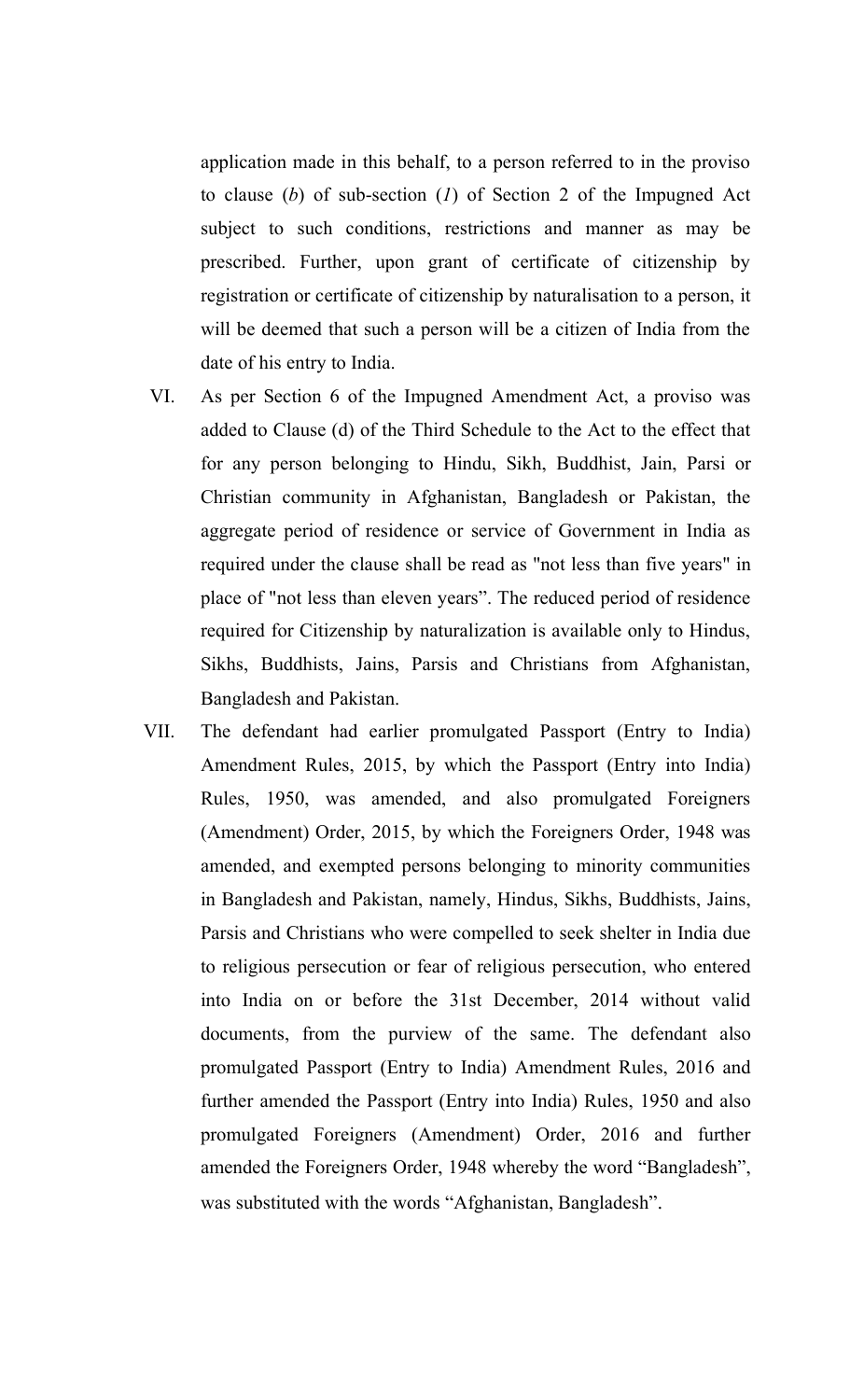- VIII. The Impugned Amendment Act, the Impugned Passport Rules and the Impugned Foreign Order Amendments are class legislations harping, interalia, on the religious identity of an individual, thereby contravening the principles of secularism, which has been recognised repeatedly by this Honourable Court as a basic structure of the Constitution. The same make religion and the country of origin of the person criteria for grant of citizenship and result in classifications based on religion and based on country, both classifications being apparently and manifestly discriminatory, arbitrary, unreasonable and have no rational nexus with the object sought to be achieved. It is trite and settled law that a legislation discriminating on the basis of an intrinsic and core trait of an individual cannot form a reasonable classification based on an intelligible differentia. The religious classification brought forth violates the twin test of classification under Article 14, the protection of which is not limited or restricted to Citizens alone and extends to all persons.
	- IX. Even though the statement of objects and reasons of the Citizenship Amendment Bill (**Annexure – P3**) referred to persecution of the minorities in the three countries of Pakistan, Afghanistan and Bangladesh, the Impugned Amendment Act does not restrict the class of persons to whom the benefit of the amendment has been extended to persons who are in fact persecuted or claim to have been persecuted. In the aforesaid circumstances, the purported classification made in the said legislations is arbitrary and unreasonable and discriminatory, as having no nexus with the objects and purposes of the legislations in question and is, therefore, violative of Article 14 of the Constitution of India.
	- X. The Impugned Amendment Act in question is a colourable legislation; in as much as there is a constitutional prohibition to makes the said legislation in violation of the secular nature of the Constitution; but despite the same, the Legislature has enacted it. The same is the case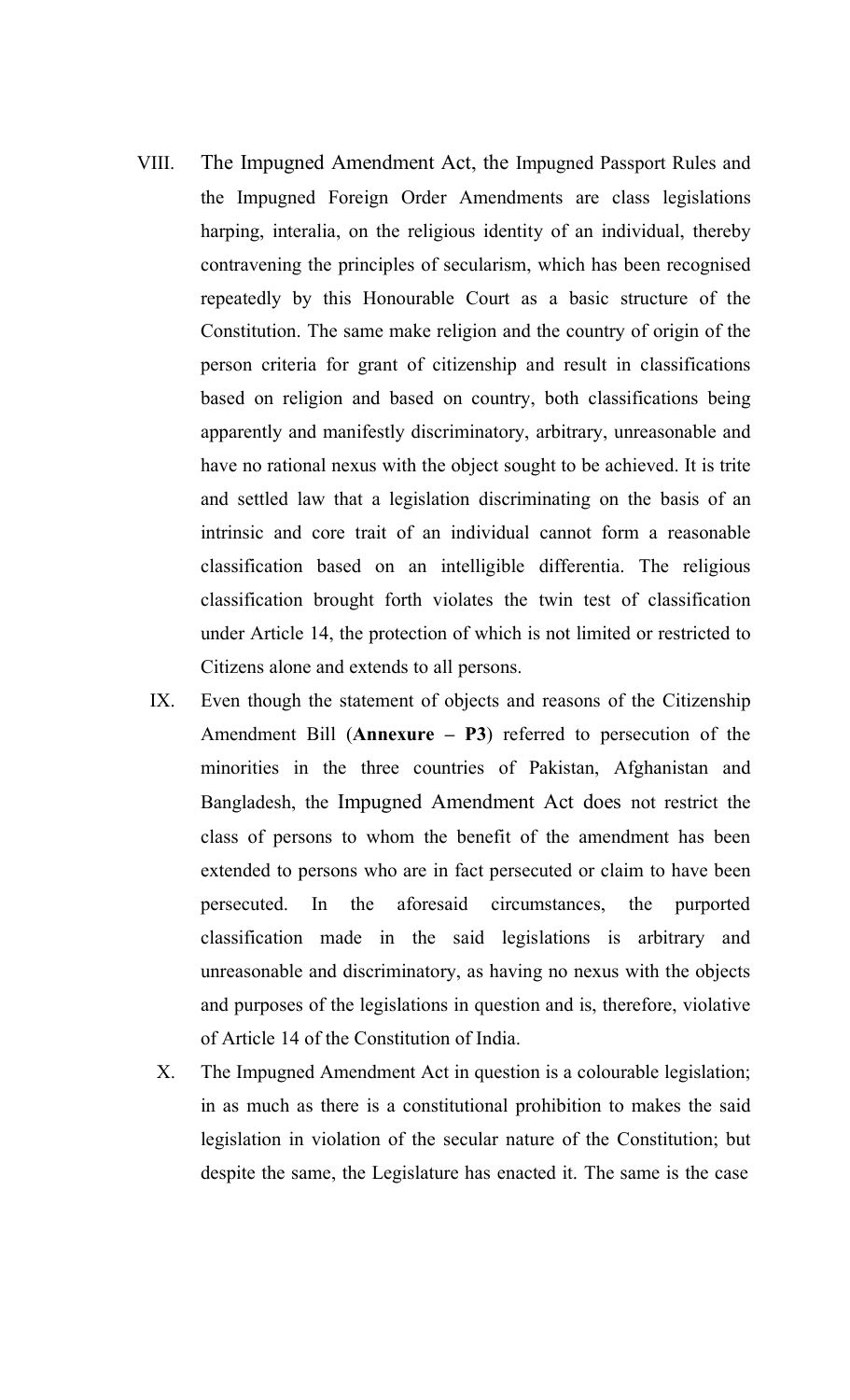with the Impugned Passport Rules and the "Impugned Foreign Order Amendments.

- XI. There is no rationale in grouping together for the purposes of the Impugned Amendment Act and Rules and Orders the three countries of Pakistan, Afghanistan and Bangladesh. Such grouping is not founded on any rationale principle justifying a separate special treatment for the irrationally chosen class of religious minorities facing persecution on the basis of religion therein. The Impugned Amendment Act and Rules and Orders are bereft of any standard principle or norm in discriminating migrants from other countries such as Sri Lanka, Myanmar and Bhutan, which are sharing international borders with India and to which and from which there has been trans-border migration. There is no rationale in not extending the rights conferred to a class of minorities from Pakistan, Afghanistan and Bangladesh to religious minorities belonging to the said countries of Sri Lanka, Myanmar, Nepal and Bhutan. The arbitrary classification of the aforesaid three countries of Pakistan, Afghanistan and Bangladesh without any rationale or standard principles constitutes manifest arbitrariness and violates Article 14 of the Constitution.
- XII. It is provided for in the statement of objects and reasons of the Citizenship Amendment Bill (**Annexure – P3**) that it is a historical fact that trans-border migration of population has been happening continuously between the territories of India and the areas presently comprised in Pakistan, Afghanistan and Bangladesh; that the constitutions of Pakistan, Afghanistan and Bangladesh provide for a specific state religion and that, as a result, many persons belonging to Hindu, Sikh, Buddhist, Jain, Parsi and Christian communities have faced persecution on grounds of religion in those countries; and that some of them also have fears about such persecution in their day-today life where right to practice, profess and propagate their religion has been obstructed and restricted. Apart from Pakistan, Bangladesh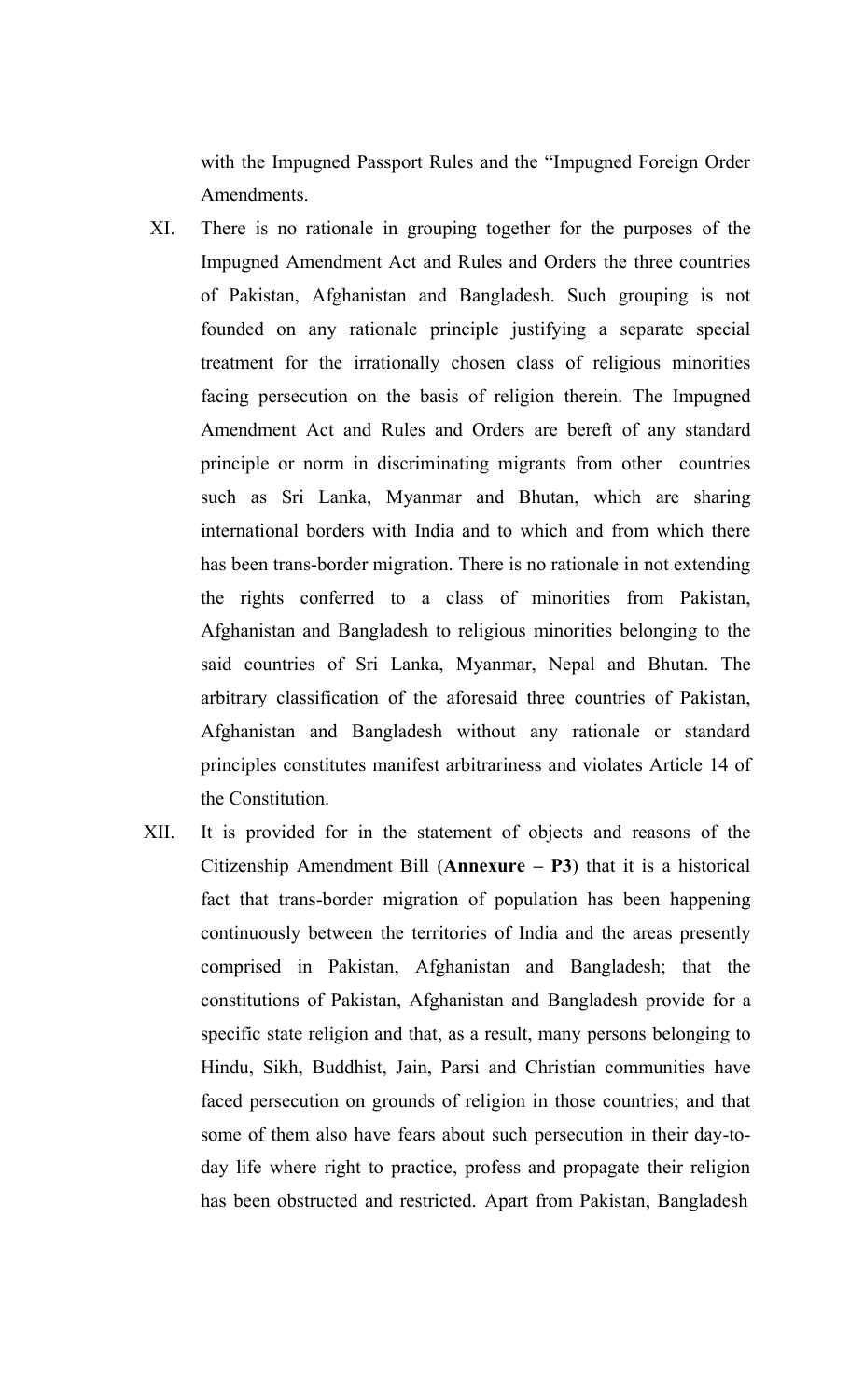and Afghanistan, Sri Lanka and Bhutan, sharing borders with India and to which and from which there has been trans border migration, have State Religion. The Impugned Amendment Act and Rules and Orders are discriminatory in so far as it covers only three countries out of the neighbouring countries of India, to which and from there has been trans-border migration for centuries, and which have a State Religion.

- XIII. The Impugned Amendment Act and Rules and Orders are discriminatory in so far as it covers only a class of minorities from a class of countries sharing borders with India and to which and from there have been trans-border migration. While the Hindus from Pakistan, Afghanistan and Bangladesh are covered by the Impugned Amendment Act, the defendant did not consider the issues of the Hindus, primarily of Tamil descend, in Sri Lanka and Hindu Madhesis in Terai of Nepal, whose ancestors migrated to Sri Lanka and Nepal respectively in the eighteenth Century from the then British India. Likewise, the Impugned Amendment Act covers Christians of Pakistan, Bangladesh and Afghanistan whereas the defendant did not consider the issues of Christians of Bhutan and Sri Lanka. So also, the Impugned Amendment Act covers Buddhists from Pakistan, Bangladesh and Afghanistan. But the defendant did not consider the issues of Buddhists of Nepal.
- XIV. The Impugned Amendment Act and Rules and Orders cover certain religious minorities of Pakistan, Bangladesh and Afghanistan and overlook other reportedly persecuted religious minorities/ minority sects therein such as Ahmaddiyas, Shias and Hazaras. Ahmaddiyas are reportedly subjected to persecution in Pakistan and Bangladesh. Shias are reportedly subjected to persecution in Pakistan, Afghanistan and Bangladesh. Reportedly, Hazaras are historically the most restrained ethnic minority group in Afghanistan. If the object of the Impugned Amendment Act is to protect the "minorities who faced religious persecution in Afghanistan, Pakistan and Bangladesh", then,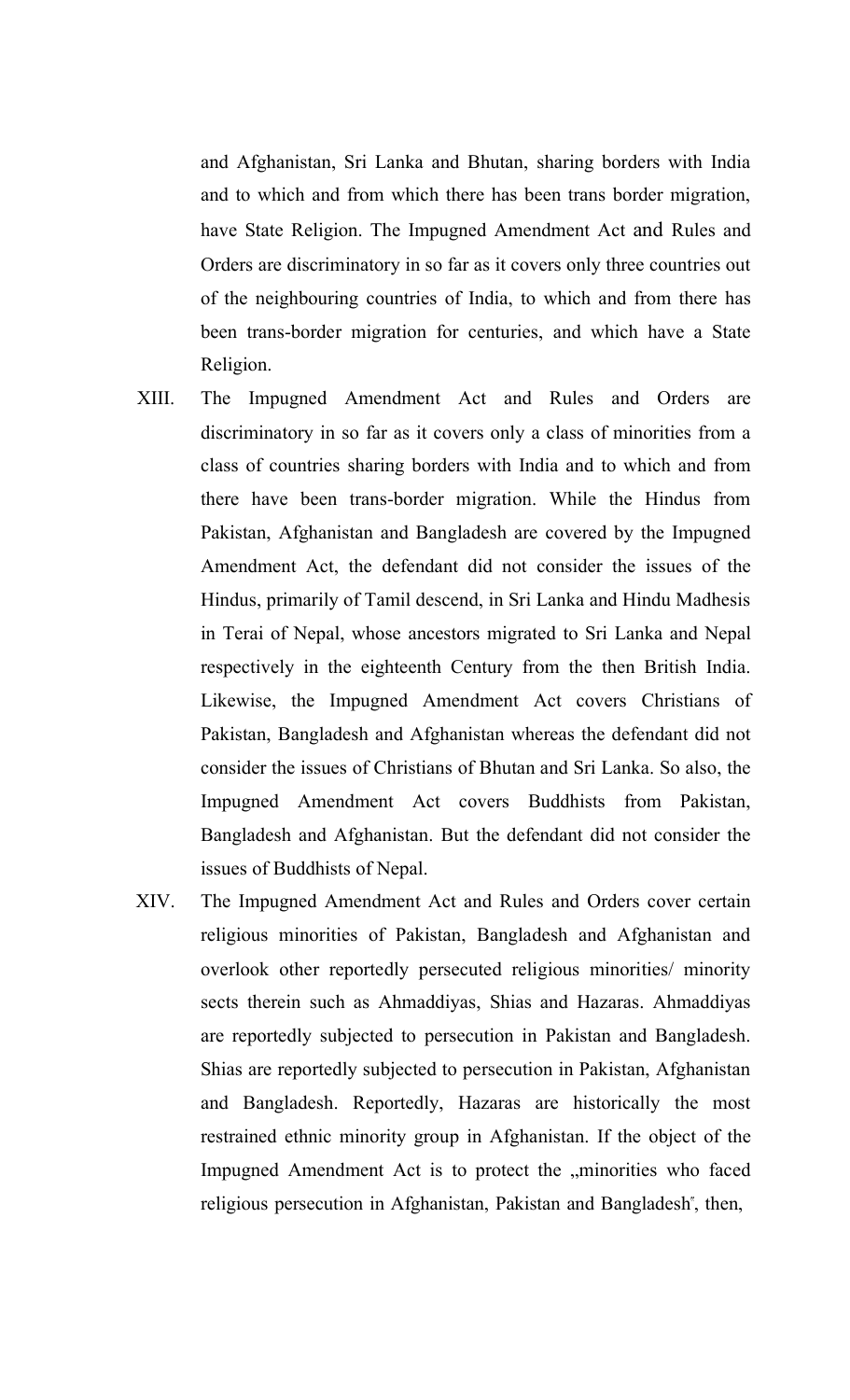the Ahmaddiyas and Shias from these countries are also entitled to treatment equal to that being now extended to Hindu, Sikh, Buddhist, Jain, Parsi and Christian communities.

- XV. The Impugned Amendment Act and Rules and Orders, though cover the persecuted religious minorities of Pakistan, Afghanistan and Bangladesh, overlooks the issues of Rohingyas in Myanmar and Muslims in Sri Lanka, who are also miniscule minorities in the said countries, which are also sharing international borders with India and which are also countries to which and from which there has been trans- border migrations. Myanmar (erstwhile Burma) was part of British India till 1937, by which time it was re-organised as a separate colony different from British India. The Impugned Amendment Act has resulted in religious based exclusion of Muslims from the benefit of acquiring citizenship through naturalization.
- XVI. The Impugned Amendment Act and Rules and Orders are discriminatory in so far it covers only religious persecution, among persecutions on very many grounds, of an irrationally chosen class of minorities in an unreasonably chosen class of neighbouring countries. All persecutions are not solely based on religious grounds alone and are for varied reasons like ethnicity, linguistics etc. They do not cover the persecutions on the grounds of ethnicity, linguistics etc even in the said class of three countries. They do not cover the ethnic issues of Balochs, Sindhis, Pakthuns and Mohajirs in Pakistan and the Biharis in Bangladesh. The Biharis of Bangladesh and Mohajirs of Pakistan form part of the Millions of citizens of undivided India belonging to various faiths who were staying in the said areas of Pakistan and Bangladesh when India was partitioned in 1947. They do not cover the Hazaras, reportedly persecuted and repeatedly attempted to be cleansed on the ground of their ethnicity also, in Afghanistan. Further, the Impugned Act does not cover the ethnic and linguistic issues of Tamils in Sri Lanka. The Impugned Amendment Act and Rules and Orders further overlook the issues of ethnic Indians in Malaysia and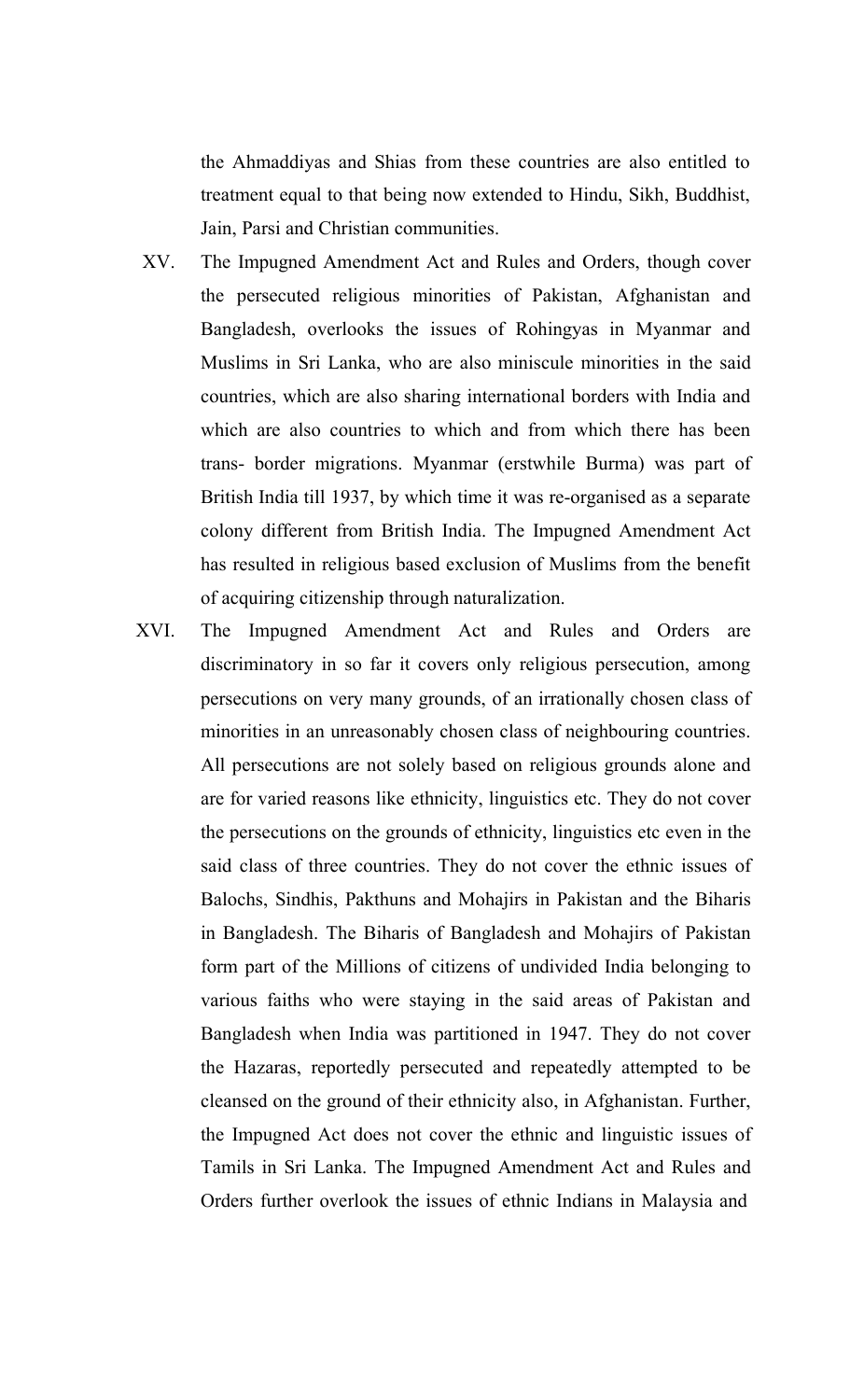Fiji. The Indian Diaspora in Malaysia and Fiji are descendants of those Indians who migrated to there in search of work or brought therein as indentured labourers when those were British colonies.

- XVII. It is trite and settled law that any International Conventions and laws, not inconsistent with fundamental rights and in harmony with its spirit, must be read into provisions of Municipal Law. The Impugned Amendment Act and Rules and Orders violate India"s international obligations under Articles 14 (which provides that that everyone has the right to seek and enjoy in other countries asylum from persecution) and 15 (which provides that everyone has the right to a nationality and that no one shall be arbitrarily deprived of his nationality nor denied the right to change his nationality) of the Universal Declaration of Human Rights and Article 26 (which provides that all persons are equal before the law, that all persons are entitled without any discrimination to the equal protection of the law and that the law shall prohibit any discrimination and guarantee to all persons equal and effective protection against discrimination on any ground such as race, colour, sex, language, religion, political or other opinion, national or social origin, property, birth or other status) of the International Covenant on Civil and Political Rights.
- XVIII. On 31.12.2019, the Kerala Legislative Assembly unanimously requested the defendant to abrogate the Impugned Amendment Act ( **Annexure –P8)**.
	- XIX. In accordance with the mandate of Article 256 of the Constitution, the Plaintiff State will be compelled to ensure compliance of Impugned Amendment Act and the Rules and Orders, which are manifestly arbitrary, unreasonable, irrational and violative of fundamental rights. Thus, there exists a dispute, involving questions of law and fact, between the Plaintiff State of Kerala and the defendant Union of India, regarding the enforcement of legal rights as a State and as well for the enforcement of the fundamental, statutory constitutional and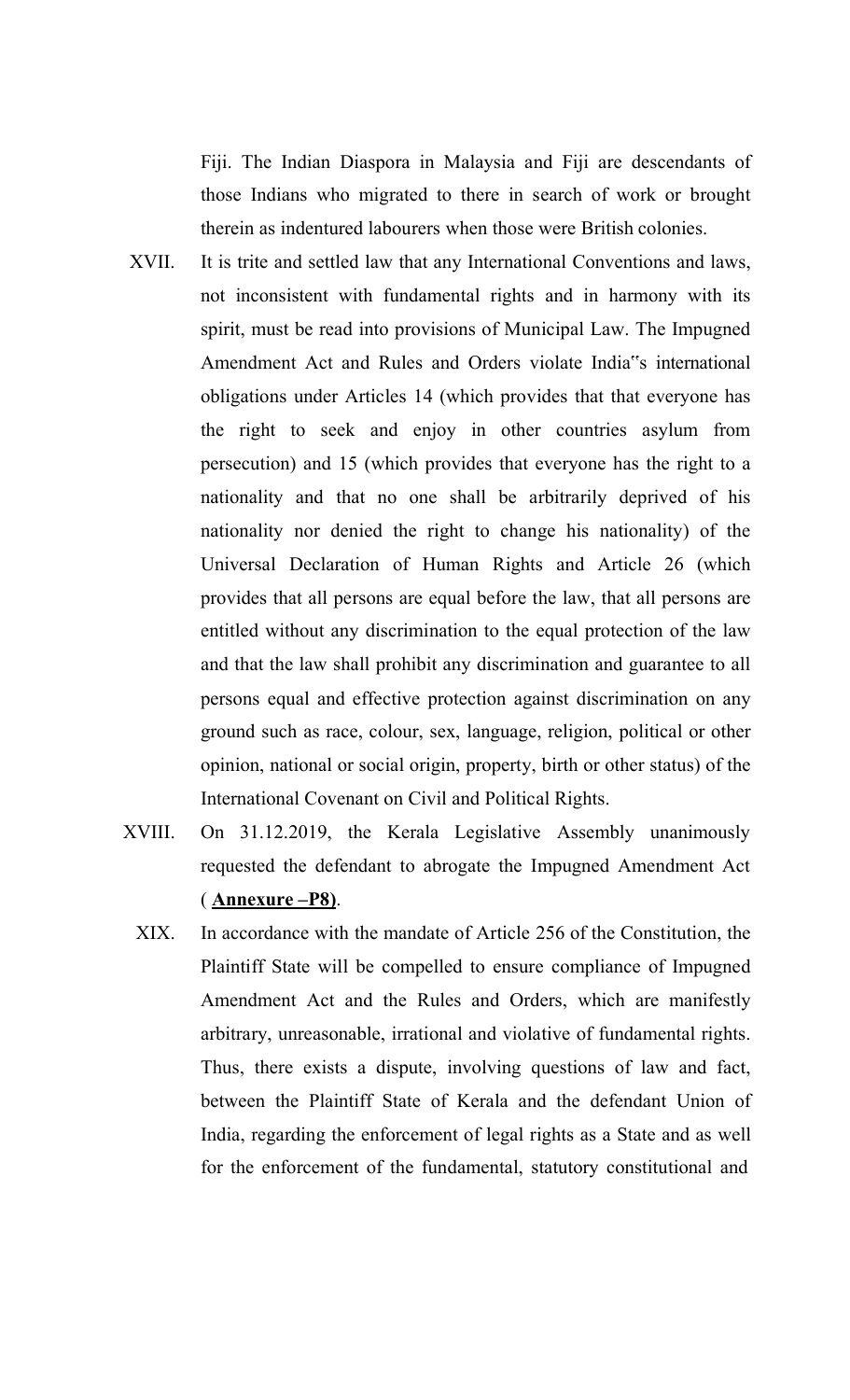other legal rights of the inhabitants of the State of Kerala. Hence, this Original Suit under Article 131 of the Constitution is being preferred.

XX. A suit in terms of Article 131 of the Constitution of India impugning the vires of a Central Legislation at the instance of a constituent State of the Union is maintainable in view of the law laid down by this Honourable Court in State of Jharkhand v. State of Bihar and Another ( 2015 (2) SCC 431).

| 30.12.1955 | The Citizenship Act, 1955 was enacted. $(Annexure -$      |
|------------|-----------------------------------------------------------|
|            | <u>P1)</u> .                                              |
| 07.09.2015 | The Passport (Entry to India) Amendment Rules, 2015       |
|            | was published as per Notification No. G.S.R.685 (E).      |
|            | <u>(Annexure – P4)</u> .                                  |
| 07.09.2015 | (Amendment)<br>Order,<br>The<br>Foreigners<br>2015<br>was |
|            | published as per Notification No. G.S.R.685<br>(E).       |
|            | <u>(Annexure –P5)</u> .                                   |
| 18.07.2016 | The Passport (Entry to India) Amendment Rules, 2016       |
|            | was published as per Notification No. G.S.R.702 (E)       |
|            | (Annexure -P6).                                           |
| 18.07.2016 | (Amendment) Order,<br>2016<br>The<br>Foreigners<br>was    |
|            | published as per Notification No. G.S.R.702<br>(E)        |
|            | <u>(Annexure –P7)</u> .                                   |
| 12.12.2019 | The Citizenship Amendment Act, 2019 (Act No. 47 of        |
|            | 2019) received the assent of the Honourable President     |
|            | and was published $(Annexure - P3)$ .                     |
| 31.12.2019 | The Kerala Legislative Assembly unanimously resolved      |
|            | to request the defendant to abrogate the Impugned         |
|            | Amendment Act (Annexure -P8).                             |

### **LIST OF DATES AND EVENTS**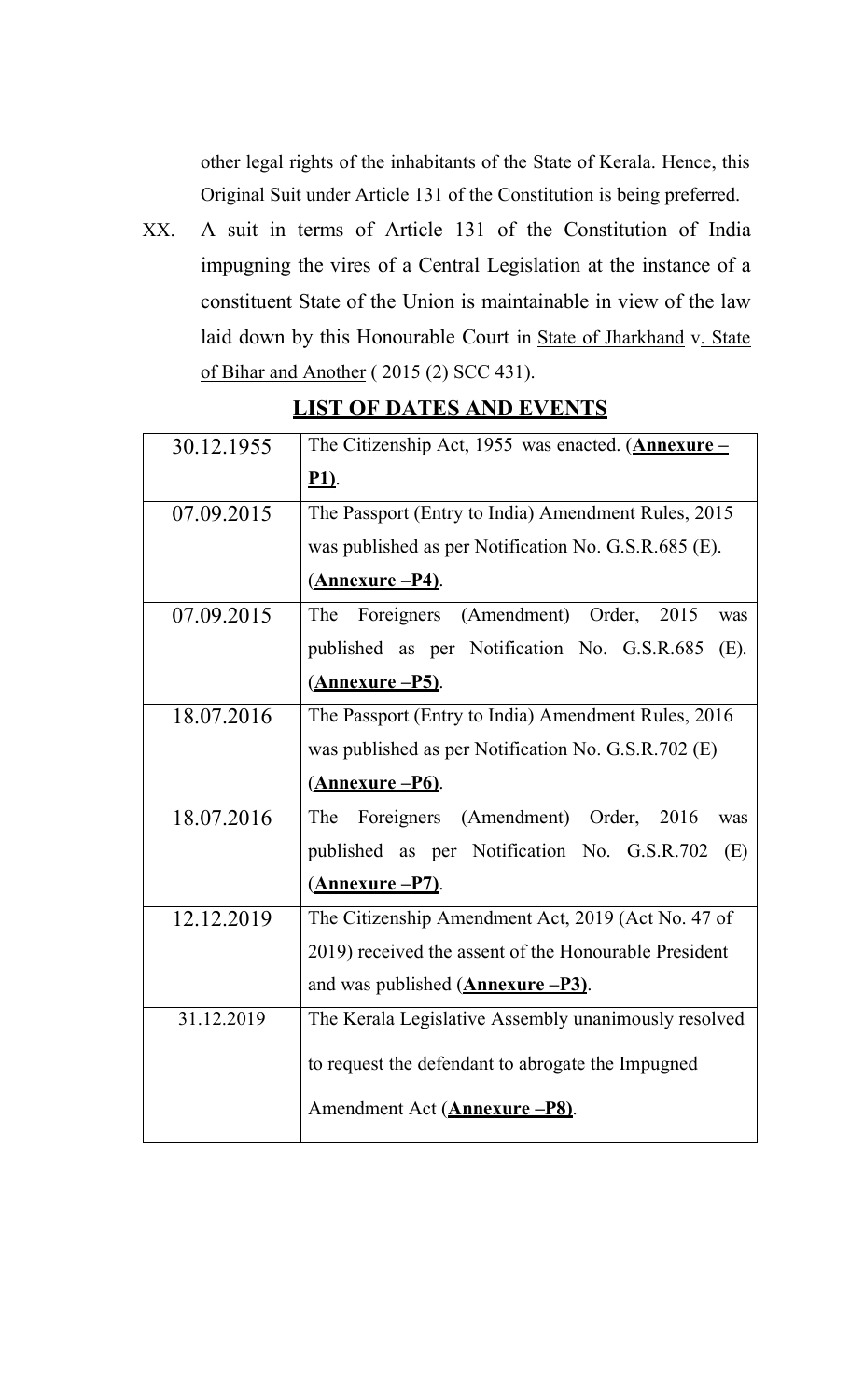### **IN THE SUPREME COURT OF INDIA**

### **Civil Original Jurisdiction**

**Original Suit No. of 2020**

#### **In the Matter of:**

State of Kerala Rep. by the Additional Chief Secretary, Home and Vigilance Department, Government Secretariat, Thiruvananthapuram Kerala … Plaintiff

Versus

Union of India Rep. by its Secretary, Ministry of Law and Justice, 4th Floor, A-Wing, Shastri Bhawan, New Delhi-110 001 … Defendant

#### **And in the matter of:**

SUIT UNDER ARTICLE 131 OF THE CONSTITUTION OF INDIA READ WITH ORDER XXVI OF THE SUPREME COURT RULES, 2013 ON BEHALF OF THE PLAINTIFF STATE OF KERALA

TO

THE HON'BLE THE CHIEF JUSTICE OF INDIA AND HIS COMPANION JUSTICES OF THE HON'BLE SUPREME COURT OF INDIA

The humble petition of the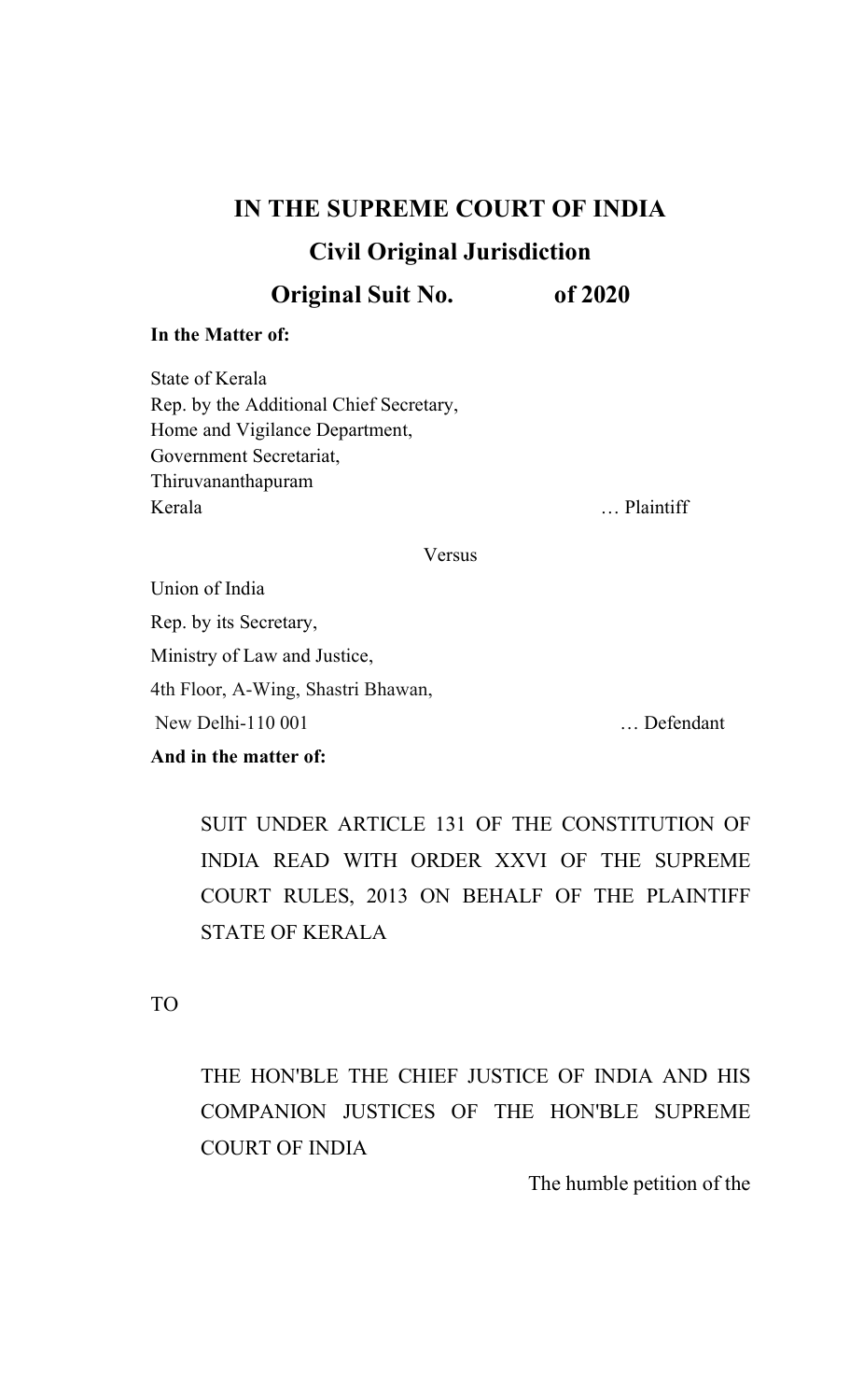#### MOST RESPECTFULLY SHOWETH:

- 1. The Plaintiff is a State of the defendant Union of India, as provided for under Article 1 read with the First Schedule to the Constitution of India (hereinafter referred to as "the Constitution"). This Original Suit under Art 131 of the Constitution is being filed impugning Citizenship Amendment Act, 2019 (Act No. 47 of 2019) (hereinafter referred to as "the Impugned Amendment Act"), Passport (Entry to India) Amendment Rules, 2015, Passport (Entry to India) Amendment Rules, 2016, Foreigners (Amendment) Order, 2015 and Foreigners (Amendment) Order, 2016; all promulgated by the defendant Union of India. The aforementioned Passport (Entry to India) Amendment Rules, 2015 and 2016 are hereinafter collectively referred to as the "Impugned Passport Rules Amendments" and the aforementioned Foreigners (Amendment) Orders, 2015 and 2016 are hereinafter collectively referred to as the "Impugned Foreign Order Amendments".
- 2. The Impugned Amendment Act and the Impugned Passport Rules Amendments as well as the Impugned Foreign Order Amendments are violative of Articles 14, 21 and 25 of the Constitution. The manner in which they are violative of Articles 14, 21 and 25 of the Constitution are detailed below in this plaint. In so far as they take away the fundamental rights guaranteed under Articles 14, 21 and 25 of the Constitution, the same are void, as mandated under Article 13 of the Constitution. The Impugned Amendment Act, the Impugned Passport Rules Amendments and the Impugned Foreign Order Amendments, being class legislations harping,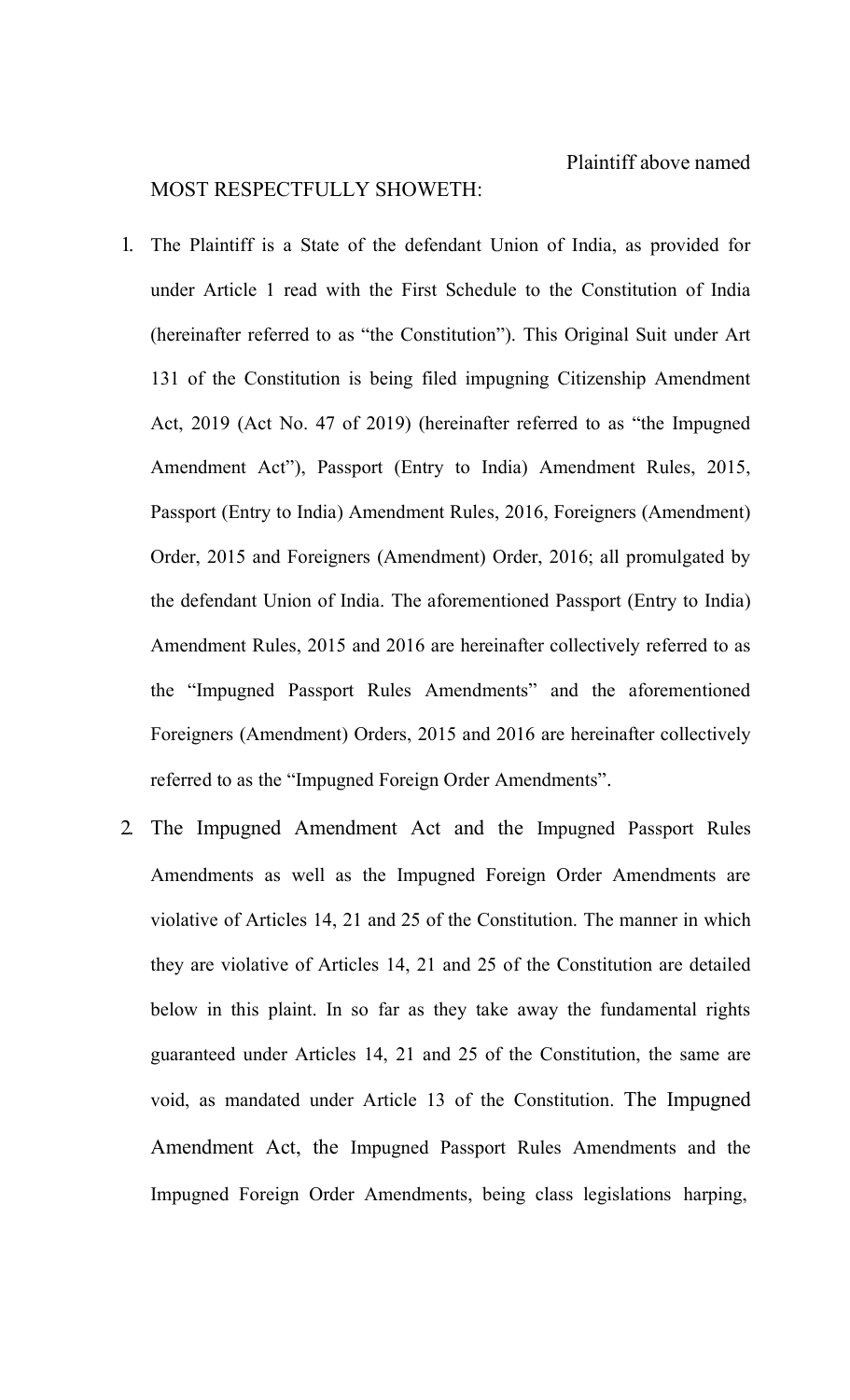interalia, on the religious identity of an individual, also contravenes the principles of secularism, which has been recognised repeatedly by this Honourable Court as a basic structure of the Constitution.

- 3. In accordance with the mandate of Article 256 of the Constitution, the Plaintiff State will be compelled to ensure compliance of the provisions of the Impugned Amendment Act, the Impugned Passport Rules Amendments and the Impugned Foreign Order Amendments, which are manifestly arbitrary, unreasonable, irrational and violative of fundamental rights under Articles 14, 21 and 25. Thus, there exists a dispute, involving questions of law and fact, between the Plaintiff State of Kerala and the defendant Union of India, regarding the enforcement of legal rights as a State and as well for the enforcement of the fundamental, statutory, constitutional and other legal rights of the inhabitants of the State of Kerala. Hence, this Original Suit under Article 131 of the Constitution is being filed.
- **4.** Enabled by Articles 11 and 246 (1) read with Entry 17 of List I of the Seventh Schedule to the Constitution, the Citizenship Act, 1955 (hereinafter referred to as "the Principal Act") was enacted by the defendant. A true photocopy of the Citizenship Act, 1955, as it stood prior to the legislation of the Impugned Amendment Act [that is the Citizenship Amendment Act, 2019 (Act No. 47 of 2019)], is produced herewith and marked as **Annexure –P1.**
- 5. Sections 3 to 7 of the Principal Act provides for acquisition of citizenship. Section 5 of the Principal Act provides for citizenship by registration. Section 6 of the Principal Act provides for citizenship by naturalisation. As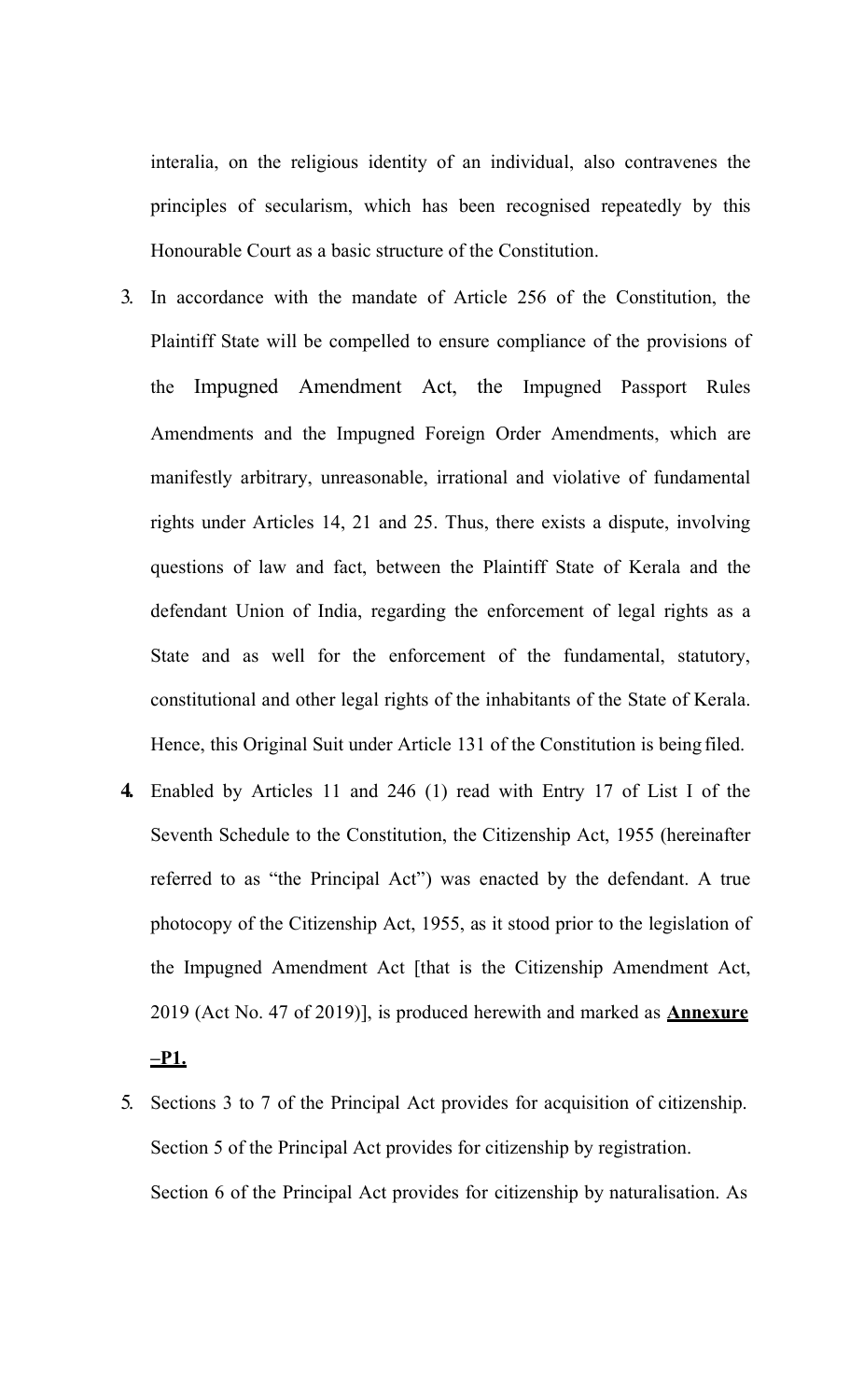per Section 6 of the Principal Act read with the Third Schedule thereto, any person of full age and capacity, if qualified in accordance with the said Schedule, can acquire Indian citizenship by naturalisation if, interalia, he is a person who has resided in India or has worked with the Central Government or partly the one and partly the other for a period of twelve months prior to submission of application for naturalisation (as provided for in Clause (c) of the third schedule) and he is a person who has resided in India or has worked with the Central Government or partly the one and partly the other for a period of eleven years in the fourteen years immediately preceding to the said twelve months (as provided in Clause (d) of the third schedule, as it stood prior to the amendment as per the Impugned Amendment Act).

- 6. Illegal migrants were expressly excluded by Sections 5 and 6 of the Principal Act from acquiring citizenship by either registration or naturalisation. "Illegal migrant" has been defined in Section 2 (b) of the Principal Act to mean any foreigner who had entered India without any valid document or authority prescribed by law and also includes any foreigner who has entered India with valid documents and authority, but has stayed beyond the period of permit.
- 7. As per the Impugned Amendment Act, interalia, a proviso has been inserted to Section 2 (b) of the Principal Act. Going by the said proviso, any person belonging to Hindu, Sikh, Buddhist, Jain, Parsi or Christian community from Afghanistan, Bangladesh or Pakistan, who entered into India on or before the 31st day of December, 2014 and who has been exempted by the Central Government by or under clause (c) of sub-section (2) of section 3 of the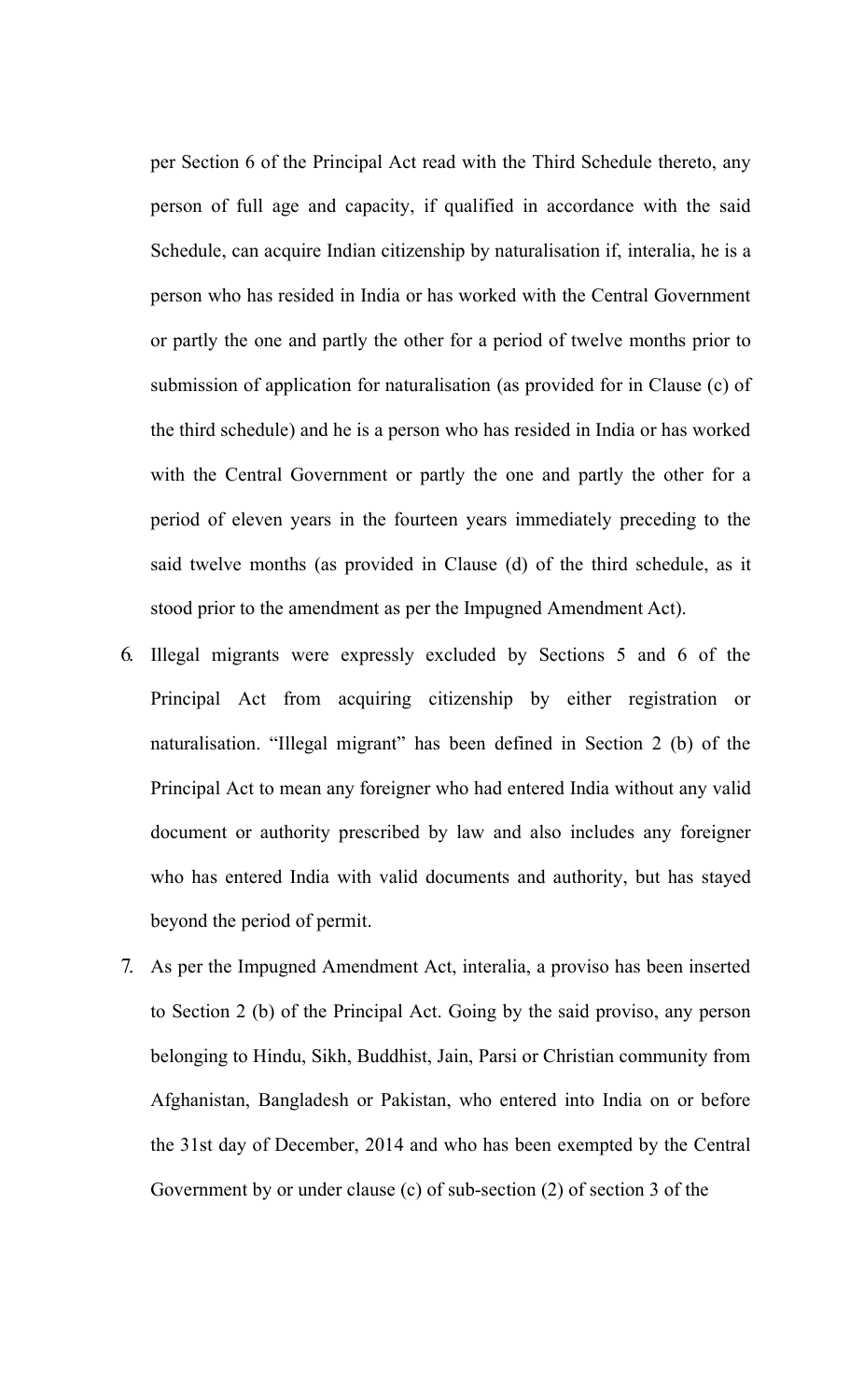Passport (Entry into India) Act, 1920 or from the application of the provisions of the Foreigners Act, 1946 or any rule or order made thereunder, shall not be treated as illegal migrant for the purposes of the Act (Section 2 of the Impugned Amendment Act). Thus, as per Section 2 of the Impugned Amendment Act, persons belonging to Hindu, Sikh, Buddhist, Jain, Parsi or Christian community in Afghanistan, Bangladesh or Pakistan have been excluded from the purview of definition of illegal migrant under Section 2 (b) of the Principal Act. Consequently, persons belonging to Hindu, Sikh, Buddhist, Jain, Parsi or Christian community in Afghanistan, Bangladesh or Pakistan have been excluded from the bar to illegal migrants for acquisition of citizenship by registration under Sections 5 of the Principal Act or for acquisition of citizenship by naturalisation under Section 6 of the Principal Act.

8. By virtue of Section 3 of the Impugned Amendment Act, Section 6B has been incorporated into the Principal Act enabling the Central Government or an authority specified by it in this behalf to grant a certificate of registration or certificate of naturalisation, on an application made in this behalf, to a person referred to in the proviso to clause (*b*) of sub-section (*1*) of Section 2 of the Impugned Act subject to such conditions, restrictions and manner as may be prescribed. Further, upon grant of certificate of citizenship by registration or certificate of citizenship by naturalisation to a person, it will be deemed that such a person will be a citizen of India from the date of his entry to India. Thus, the Impugned Amendment Act makes religion and the country of origin of the person criteria for grant of citizenship. It is trite and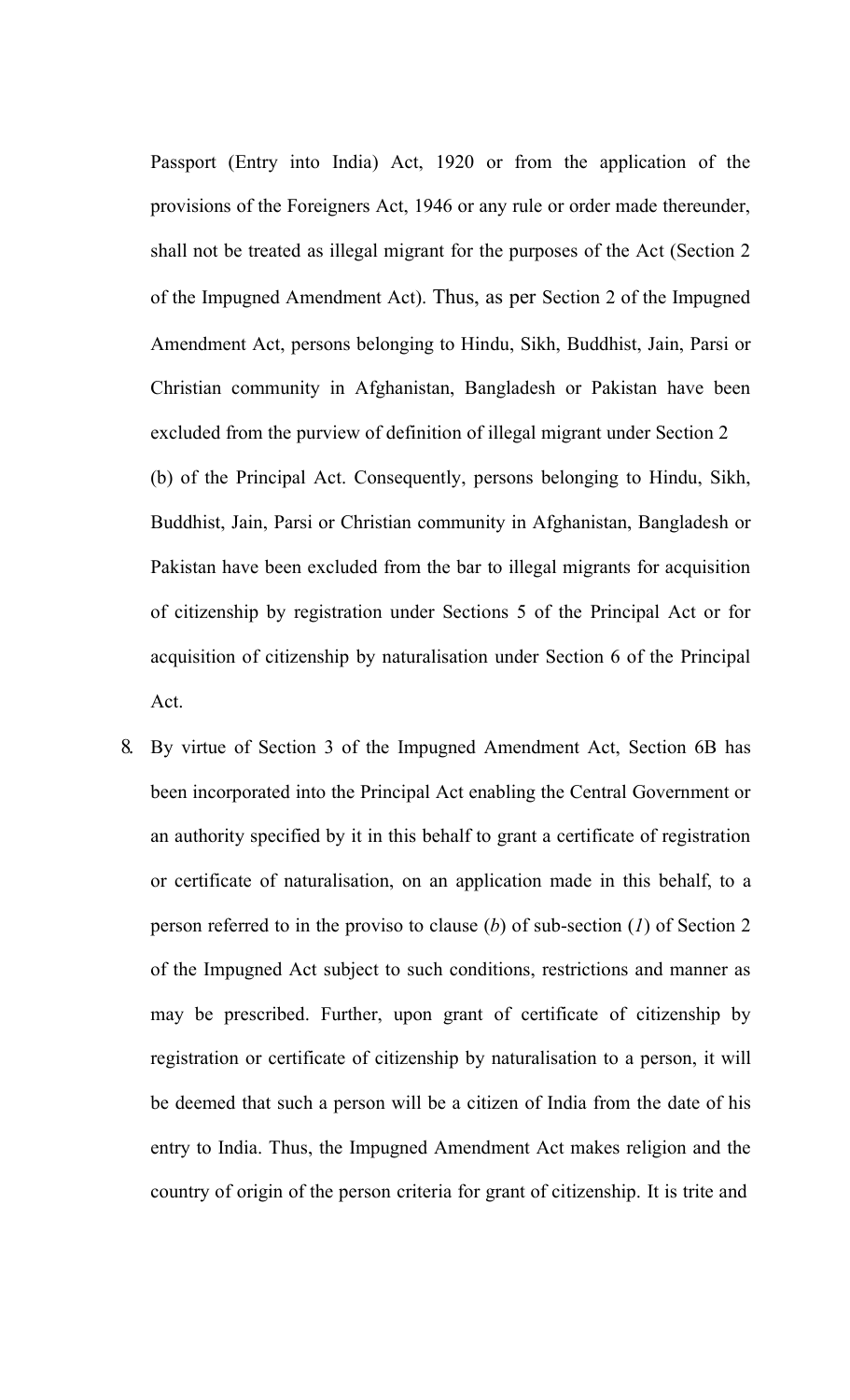settled law that where a legislation discriminates on the basis of an intrinsic and core trait of an individual like religion, it cannot form a reasonable classification based on an intelligible differentia.

- 9. As per Section 6 of the Impugned Amendment Act, a proviso was added to Clause (d) of the Third Schedule to the Act to the effect that for any person belonging to Hindu, Sikh, Buddhist, Jain, Parsi or Christian community in Afghanistan, Bangladesh or Pakistan, the aggregate period of residence or service of Government in India as required under the clause shall be read as "not less than five years" in place of "not less than eleven years". The reduced period of residence required for Citizenship by naturalization is available only to Hindus, Sikhs, Buddhists, Jains, Parsis and Christians from Afghanistan, Bangladesh and Pakistan. A true photocopy of Act 47 of 2019 (Impugned Amendment Act) is produced herewith as **Annexure –P2**.
- 10. The Impugned Amendment Act received the assent of the Honourable President of India on 12.12.2019 and was, then, published on the very same day. The Impugned Amendment Act is violative of Articles 14, 21 and 25 of the Constitution of India.
- 11. Section 2 read with Sections 3 and 6 of the Impugned Amendment Act results in classifications based on religion and based on country, both classifications being apparently and manifestly discriminatory, arbitrary, unreasonable and have no rational nexus with the object sought to be achieved. There is no rationale in grouping together for the purposes of the Impugned Amendment Act the three countries of Pakistan, Afghanistan and Bangladesh. Such grouping of Pakistan, Afghanistan and Bangladesh is not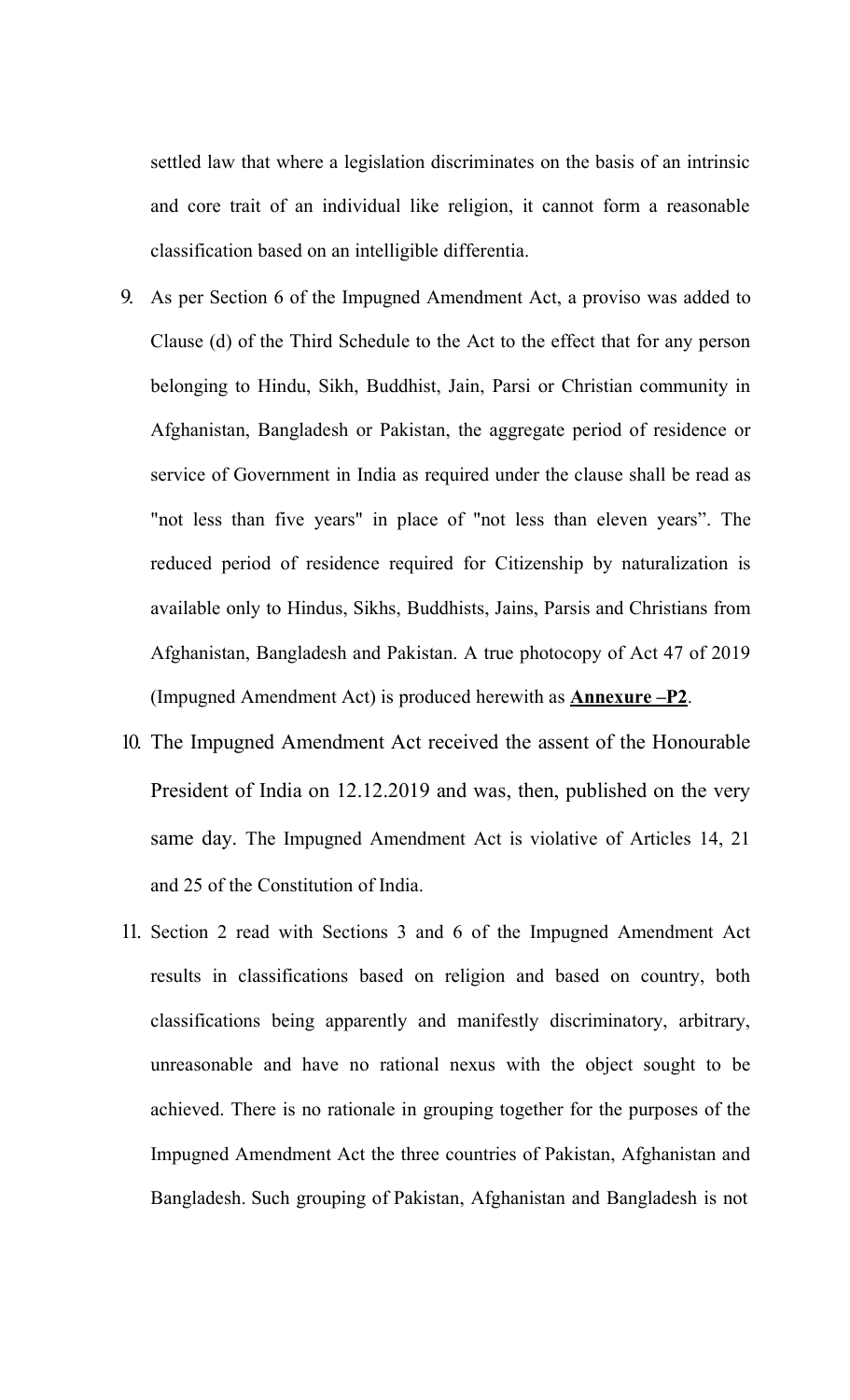founded on any rationale principle justifying a separate special treatment for the irrationally chosen class of religious minorities facing persecution on the basis of religion therein. The arbitrary classification of the aforesaid three countries without any rationale or standard principles constitutes manifest arbitrariness and violates Article 14 of the Constitution. The religious classification brought forth by the Impugned Amendment Act is neither a reasonable classification based on intelligible differentia nor has a rational nexus with the objective sought to be achieved and thereby violates the twin test of classification under Article 14. Article 14 of the Constitution, envisaging equality before law and equal protection of law is not limited or restricted to Citizens alone and extends to all persons.

12. Even though the statement of objects and reasons of the Citizenship Amendment Bill referred to persecution of the minorities in the three countries of Pakistan, Afghanistan and Bangladesh, the Impugned Amendment Act does not restrict the class of persons to whom the benefit of the amendment has been extended to persons who are in fact persecuted or claim to have been persecuted. In the aforesaid circumstances, the purported classification made in the said legislations is arbitrary and unreasonable and discriminatory, as having no nexus with the objects and purposes of the legislations in question and is, therefore, violative of Article 14 of the Constitution of India. A true photocopy of Citizenship (Amendment) Bill, 2019 (Bill No. 470 of 2019), as introduced in the Loksabha is produced herewith as **Annexure –P3**.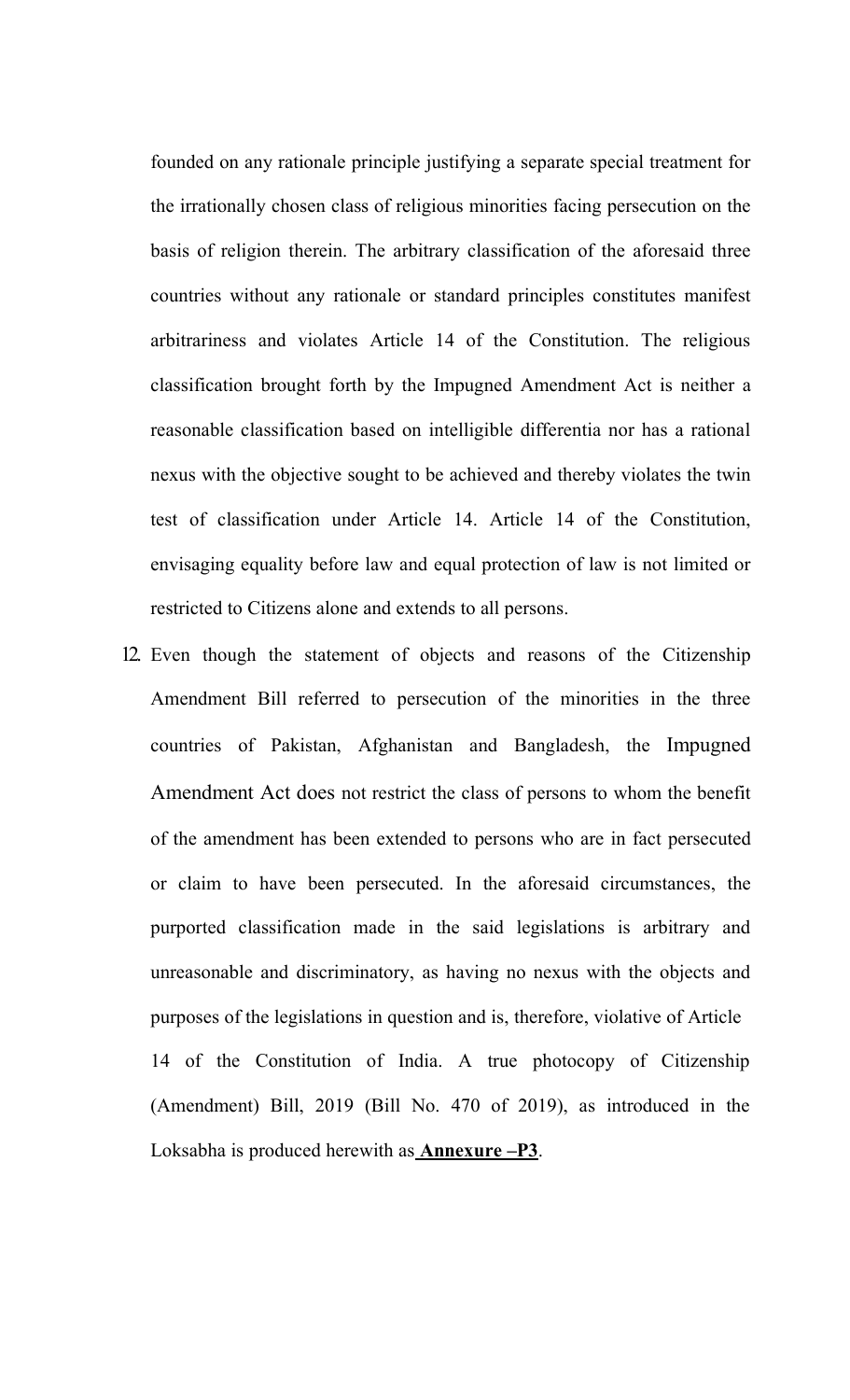- 13. The Impugned Amendment Act in question is a colourable legislation; in as much as there is a constitutional prohibition to making the said legislation in violation of the secular nature of the Constitution; but despite the same, the Legislature has enacted it.
- 14. The Impugned Amendment Act is bereft of any standard principle or norm in discriminating migrants from other countries such as Sri Lanka, Myanmar and Bhutan, which are sharing international borders with India and to which and from which there has been trans-border migration. There is no rationale in not extending the rights conferred to a class of minorities from Pakistan, Afghanistan and Bangladesh to religious minorities belonging to the said countries of Sri Lanka, Myanmar, Nepal and Bhutan.
- 15. It is provided for in the statement of objects and reasons of the Citizenship Amendment Bill that it is a historical fact that trans-border migration of population has been happening continuously between the territories of India and the areas presently comprised in Pakistan, Afghanistan and Bangladesh; that the constitutions of Pakistan, Afghanistan and Bangladesh provide for a specific state religion and that, as a result, many persons belonging to Hindu, Sikh, Buddhist, Jain, Parsi and Christian communities have faced persecution on grounds of religion in those countries; and that some of them also have fears about such persecution in their day-to-day life where right to practice, profess and propagate their religion has been obstructed and restricted.
- 16. The Impugned Amendment Act is discriminatory in so far as it covers only three countries out of the neighbouring countries of India, to which and from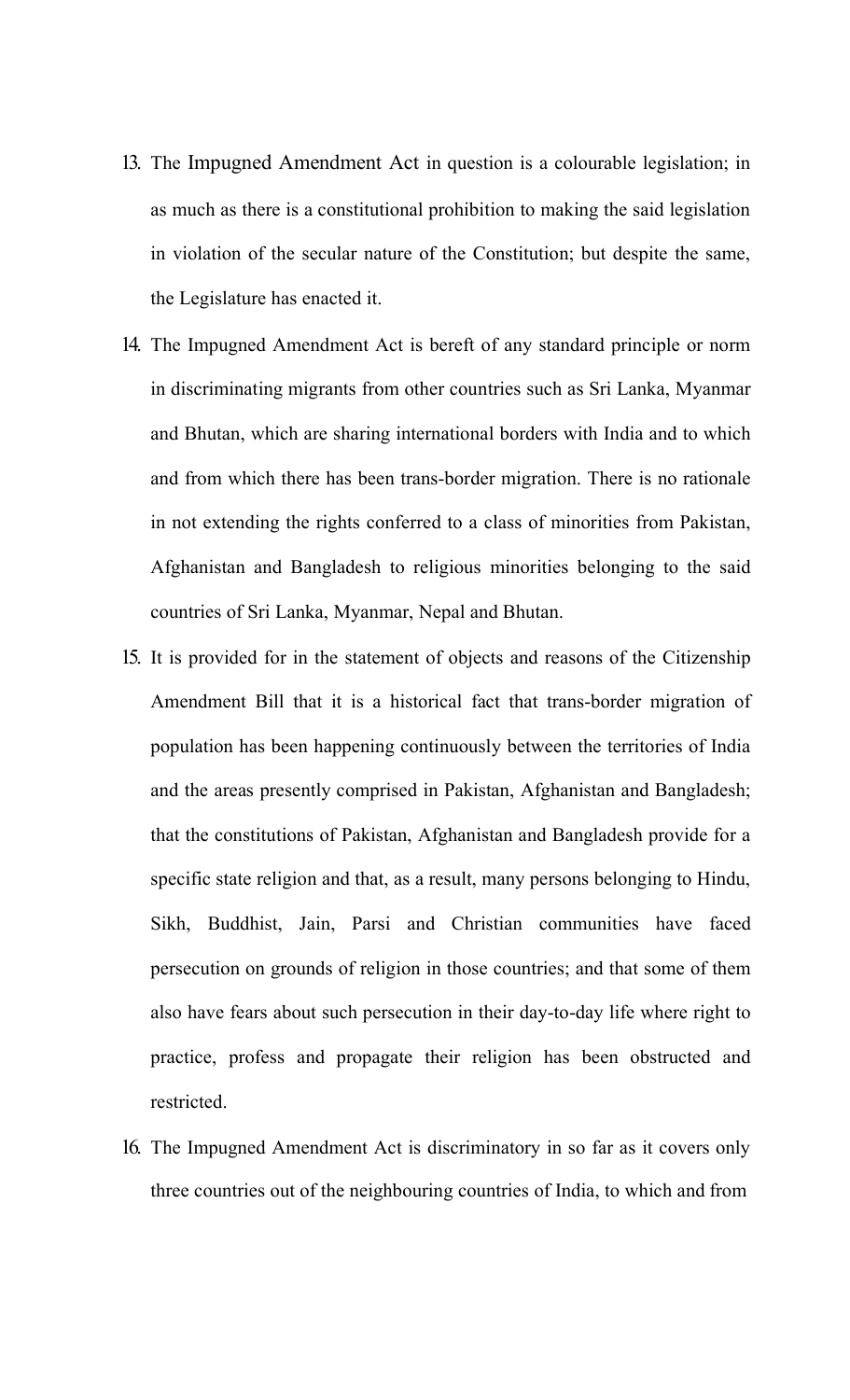there has been trans-border migration for centuries, and which have a State Religion. It is submitted that apart from Pakistan, Bangladesh and Afghanistan, Sri Lanka and Bhutan, sharing borders with India and to which and from which there has been trans border migration, have State Religion.

- 17. As per Article 9 of the Constitution of Sri Lanka, the Republic of Sri Lanka shall give to Buddhism the foremost place and accordingly it shall be the duty of the State to protect and foster the Buddha Sasana. The minority religions of Sri Lanka are Hinduism, Christianity and Islam.
- 18. As per Article 3 of the Constitution of Bhutan, Buddhism is the spiritual heritage of Bhutan, which promotes the principles and values of peace, nonviolence, compassion and tolerance and it shall be the responsibility of religious institutions and personalities to promote the spiritual heritage of the country while also ensuring that religion remains separate from politics in Bhutan.. The minority religions of Bhutan are Hinduism, Christianity and Islam.
- 19. The Impugned Amendment Act is discriminatory in so far as it covers only a class of minorities from a class of countries sharing borders with India and to which and from there have been trans-border migration. While the Hindus from Pakistan, Afghanistan and Bangladesh are covered by the Impugned Amendment Act, the defendant did not consider the issues of the Hindus, primarily of Tamil descend, in Sri Lanka and Hindu Madhesis in Terai of Nepal, whose ancestors migrated to Sri Lanka and Nepal respectively in the eighteenth Century from the then British India.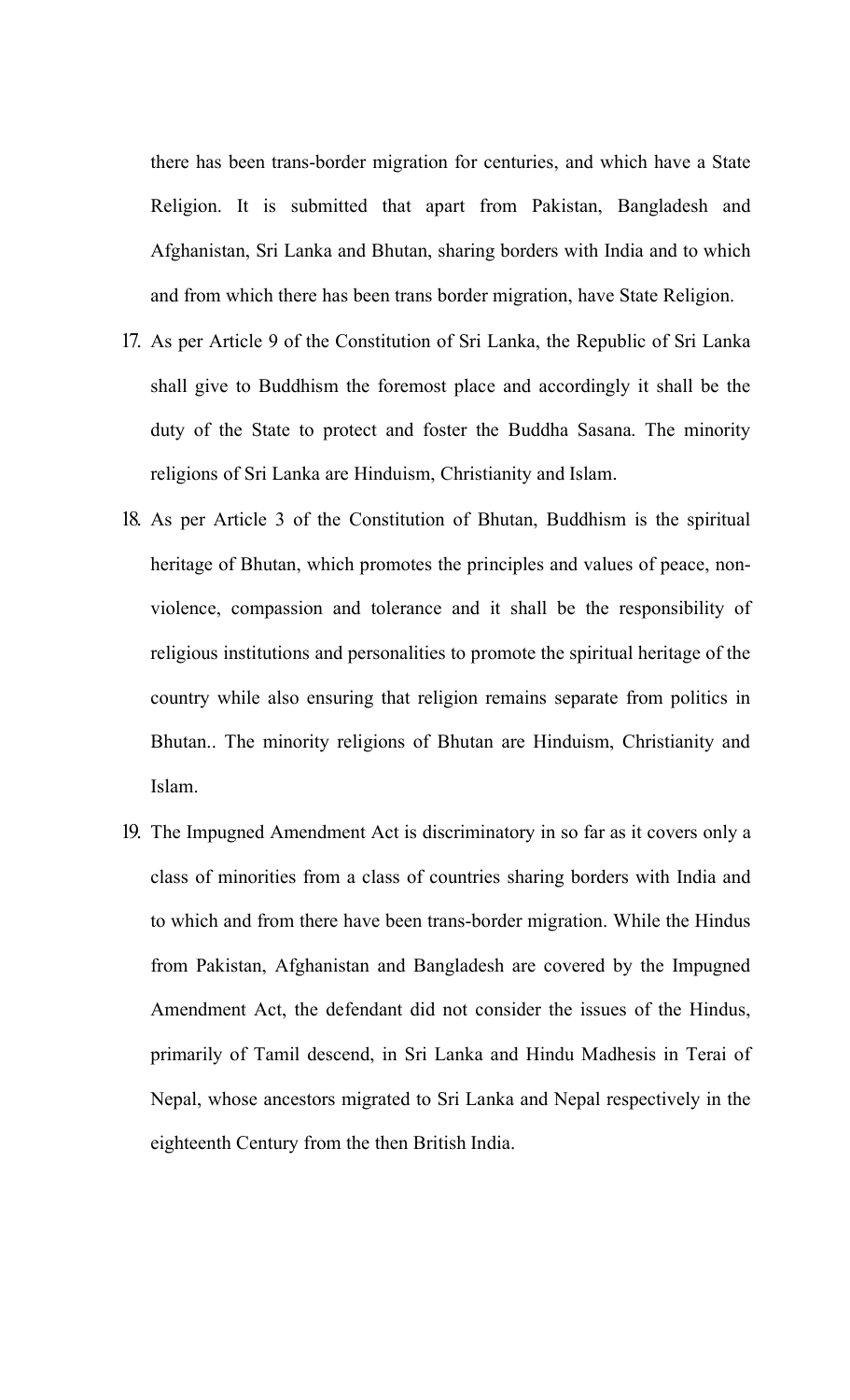- 20. Likewise, the Impugned Amendment Act covers Christians of Pakistan, Bangladesh and Afghanistan whereas the defendant did not consider the issues of Christians of Bhutan and Sri Lanka. So also, the Impugned Amendment Act covers Buddhists from Pakistan, Bangladesh and Afghanistan. But the defendant did not consider the issues of Buddhists of Nepal.
- 21. The Impugned Amendment Act covers certain religious minorities of Pakistan, Bangladesh and Afghanistan and overlooks other persecuted religious minorities/ minority sects therein such as Ahmaddiyas, Shias and Hazaras. Ahmaddiyas are reportedly subjected to persecution in Pakistan and Bangladesh. Shias are reportedly subjected to persecution in Pakistan, Afghanistan and Bangladesh. Hazaras are primarily from the central highland region of Hazarajat in Afghanistan. Reportedly, Hazaras are historically the most restrained ethnic minority group in Afghanistan. The Hazara community in Quetta, Pakistan, has reportedly been the target of persecution and violence. If the object of the Impugned Amendment Act is to protect the "minorities who faced religious persecution in Afghanistan, Pakistan and Bangladesh", then, the Ahmaddiyyas and Shias from these countries are also entitled to treatment equal to that being now extended to Hindu, Sikh, Buddhist, Jain, Parsi and Christian communities.
- 22. The Impugned Amendment Act, though covers the persecuted religious minorities of Pakistan, Afghanistan and Bangladesh, overlooks the issues of Rohingyas in Myanmar and Muslims in Sri Lanka, who are also miniscule minorities in the said countries, which are also sharing international borders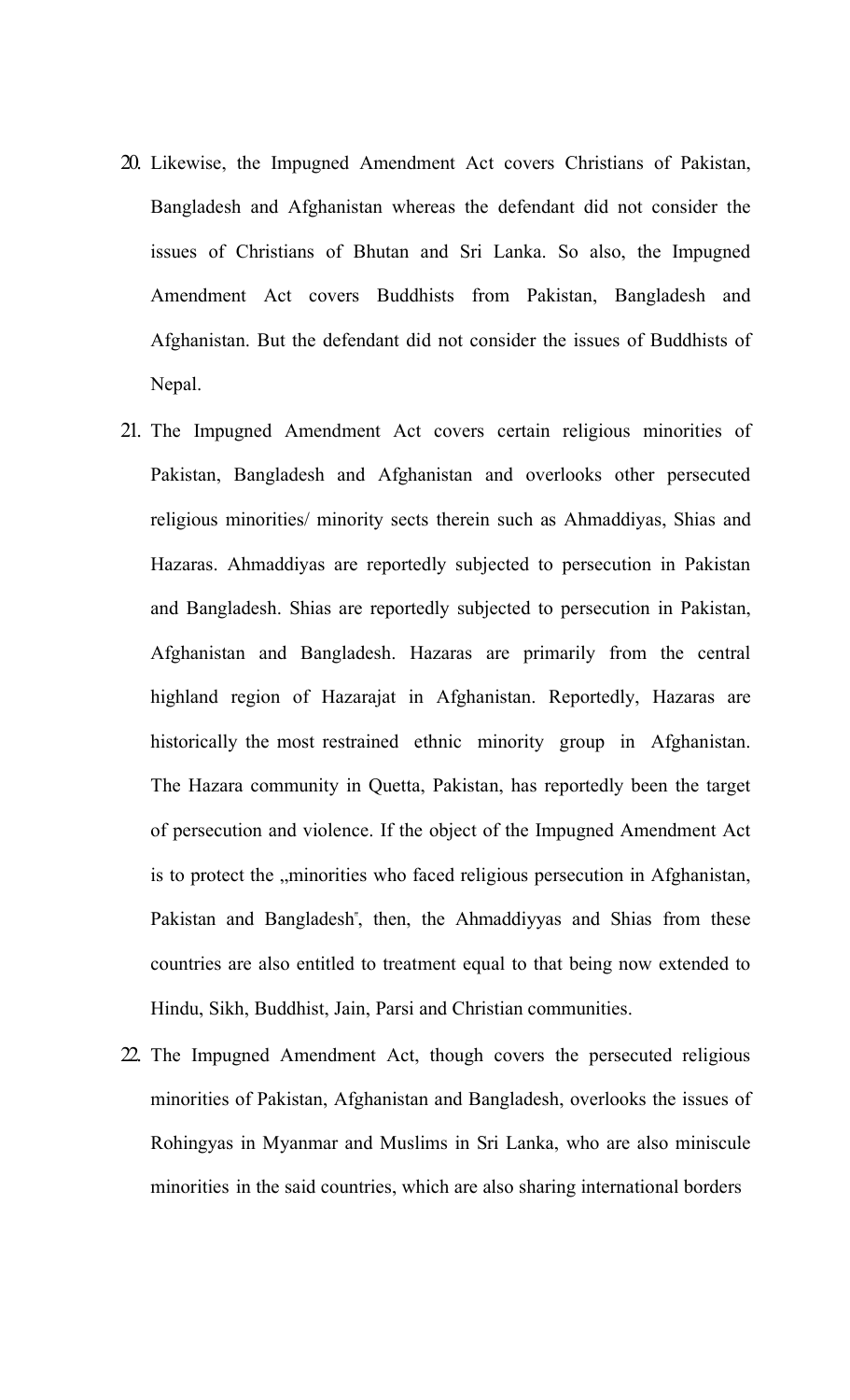with India and which are also countries to which and from which there has been trans- border migrations. Myanmar (erstwhile Burma) was part of British India until 1937, when it was organised as a separate British colony. The Impugned Amendment Act has resulted in religious based exclusion of Muslims from the benefit of acquiring citizenship through naturalization.

23. The Impugned Amendment Act is discriminatory in so far it covers only religious persecution, among persecutions on very many grounds, of an irrationally chosen class of minorities in an unreasonably chosen class of neighbouring countries. All persecutions are not solely based on religious grounds alone and are for varied reasons like ethnicity, linguistics etc. The Impugned Amendment Act does not cover the persecutions on the grounds of ethnicity, linguistics etc even in the said class of three countries. The Impugned Act does not cover the ethnic issues of Balochs, Sindhis, Pakthuns and Mohajirs in Pakistan and the Biharis in Bangladesh. The Biharis of Bangladesh and Mohajirs of Pakistan form part of the Millions of citizens of undivided India belonging to various faiths were staying in the said areas of Pakistan and Bangladesh when India was partitioned in 1947. The Impugned Act does not cover the Hazaras, reportedly persecuted and repeatedly attempted to be cleansed on the ground of their ethnicity also, in Afghanistan. Further, the Impugned Act does not cover the ethnic and linguistic issues of Tamils in Sri Lanka. The Act further overlooks the issues of ethnic Indians in Malaysia and Fiji. The Indian Diaspora in Malaysia and Fiji are descendant of those Indians who migrated to there in search of work or brought therein as indentured labourers when those were British colonies.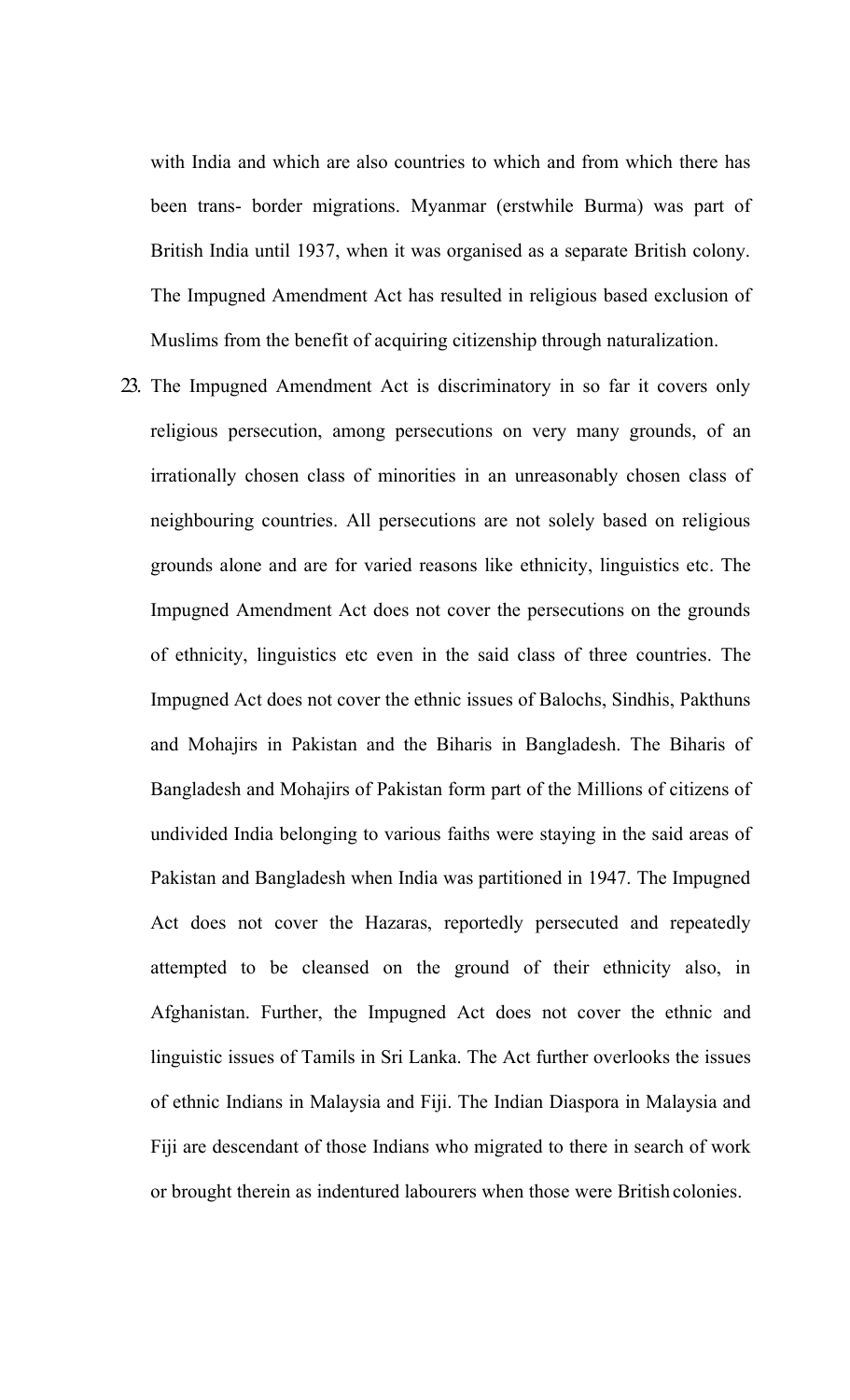- 24. It is trite and settled law that secularism is a basic structure of the Indian Constitution. The Impugned Amendment Act, in so far as it discriminates persons applying for Indian citizenship on the ground of religion and in effect bars a person practicing Islam from acquiring Indian citizenship either by registration or naturalisation, violates secularism, the basic structure of the Constitution of India.
- 25. A person seeking asylum/ refuge in India, on account of the religion centric criterion of the Impugned Amendment Act for citizenship by naturalisation, will be put to a situation wherein he will have to choose either the State or his religion. This will amount to violation of fundamental rights guaranteed under Articles 21 and 25 of the Constitution. The said legislation also discriminate against persons who do not profess or practice any religions or any faith, but is yet subjected to persecution in any of countries which have been referred to in the said legislation.
- 26. It is trite and settled that any International Conventions and laws, not inconsistent with fundamental rights and in harmony with its spirit, must be read into provisions of Municipal Law. Article 51 of the Constitution also mandates that the State shall endeavour to foster respect for international law and treaty obligations. It has been laid down by this Honourable Court that India is a responsible member of the international community and that the Courts must adopt an interpretation which abides by the international commitments made by the country particularly where it"s constitutional and statutory mandates indicate no deviation. The Impugned Amendment Act violates India"s international obligations under Articles 14 and 15 of the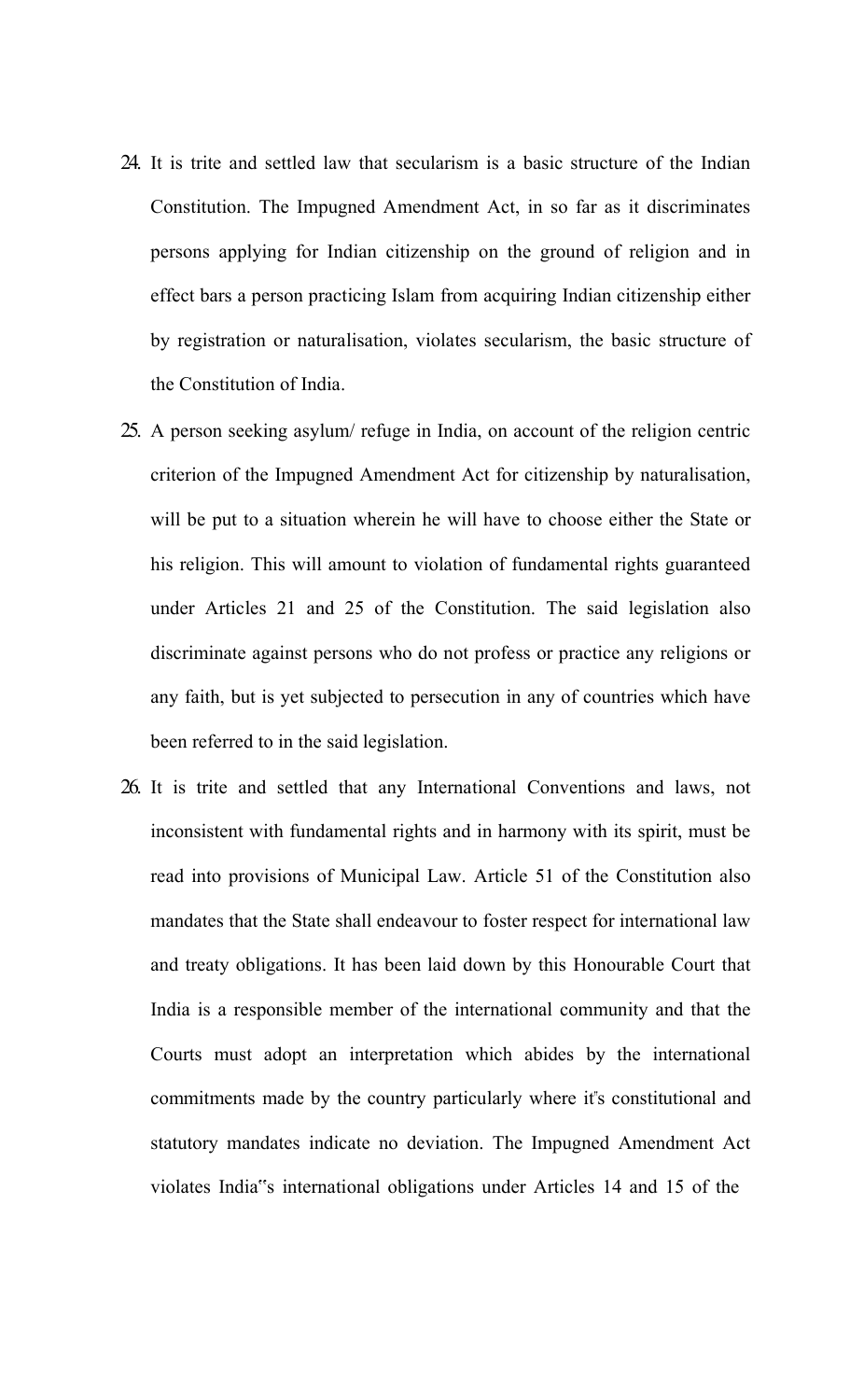Universal Declaration of Human Rights and Article 26 of the International Covenant on Civil and Political Rights. Article 14 of the Universal Declaration of Human Rights provides that that everyone has the right to seek and enjoy in other countries asylum from persecution whereas Article 15 provides that everyone has the right to a nationality and that no one shall be arbitrarily deprived of his nationality nor denied the right to change his nationality. Article 26 of the International Covenant on Civil and Political Rights provides that all persons are equal before the law, that all persons are entitled without any discrimination to the equal protection of the law and that the law shall prohibit any discrimination and guarantee to all persons equal and effective protection against discrimination on any ground such as race, colour, sex, language, religion, political or other opinion, national or social origin, property, birth or other status.

27. The defendant had earlier promulgated Passport (Entry to India) Amendment Rules, 2015, by which the Passport (Entry into India) Rules, 1950 was amended and also promulgated Foreigners (Amendment) Order, 2015, by which Foreigners Order, 1948 was amended and exempted persons belonging to minority communities in Bangladesh and Pakistan, namely, Hindus, Sikhs, Buddhists, Jains, Parsis and Christians who were compelled to seek shelter in India due to religious persecution or fear of religious persecution, who entered into India on or before the 31st December, 2014 without valid documents from the purview of operation of the same. The defendant also promulgated Passport (Entry to India) Amendment Rules, 2016 and further amended the Passport (Entry into India) Rules, 1950 and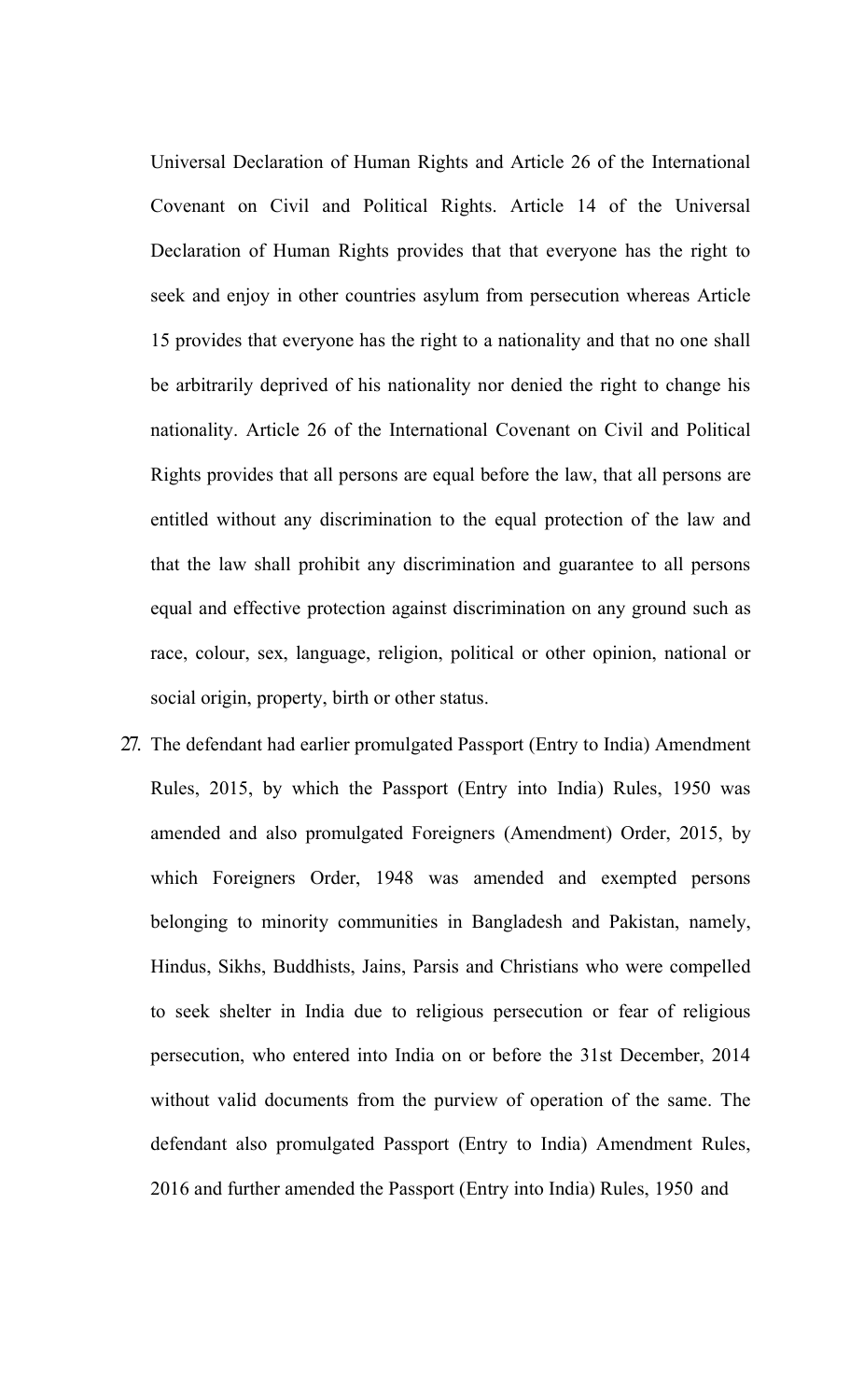also promulgated Foreigners (Amendment) Order, 2016 and further amended the Foreigners Order, 1948 whereby the word "Bangladesh", was substituted with the words "Afghanistan, Bangladesh". A true photocopy of the Passport (Entry to India) Amendment Rules, 2015 is produced herewith as **Annexure –P4.** A true photocopy of the Foreigners (Amendment) Order, 2015, is produced herewith as **Annexure –P5.** A true photocopy ofthe Passport (Entry to India) Amendment Rules, 2016 is produced herewith as **Annexure –P6.** A true photocopy of the Foreigners (Amendment) Order, 2016, is produced herewith as **Annexure –P7.** The aforementioned Passport (Entry to India) Amendment Rules, 2015 and 2016 are hereinafter collectively referred to as the "Impugned Passport Rules Amendments" and the aforementioned Foreigners (Amendment) Orders, 2015 and 2016 are hereinafter collectively referred to as the "Impugned Foreign Order Amendments".

28. The Impugned Passport Rules Amendments and the Impugned Foreign Order Amendments results in classifications based on religion, the said classification being apparently and manifestly discriminatory, arbitrary, unreasonable and having no rational nexus with the object sought to be achieved. The same thereby violates Article 14 of the Constitution. The same are discriminatory in so far as it covers only a class of minorities from a class of countries sharing borders with India and to which and from there have been trans-border migration. There is no rationale in not extending the rights conferred to a class of minorities from Pakistan, Afghanistan and Bangladesh to religious minorities belonging to the countries of Sri Lanka,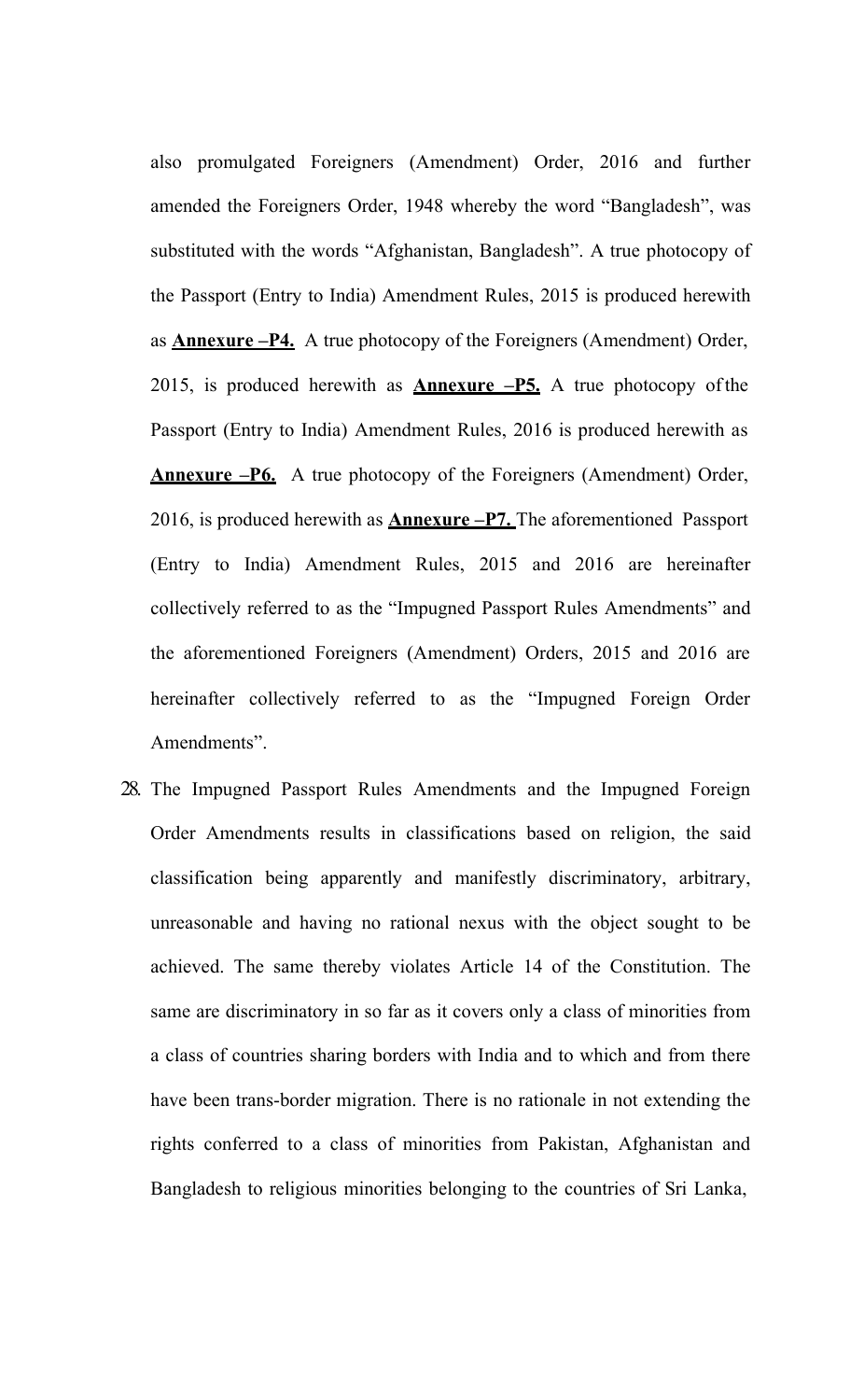Myanmar, Nepal and Bhutan. Further, the exclusion of Ahmaddiyas, Shias and Hazaras, who face persecution in Pakistan, Afghanistan and Bangladesh, amounts to hostile discrimination. The Impugned Passport Rules Amendments and the Impugned Foreign Order Amendments, though benefits the persecuted religious minorities of Pakistan, Afghanistan and Bangladesh, overlooks the issues of Rohingyas in Myanmar and Muslims in Sri Lanka, who are also miniscule minorities in the said countries, which are also sharing international borders with India and which are also countries to which and from which there has been trans- border migrations. The same are discriminatory in so far it covers only religious persecution, among persecutions on very many grounds, of an irrationally chosen class of minorities in an unreasonably chosen class of neighbouring countries. All persecutions are not solely based on religious grounds and are for varied reasons like ethnicity, linguistics etc. The Impugned Passport Rules Amendments and the Impugned Foreign Order Amendments does not cover the persecutions on the grounds of ethnicity, linguistics etc even in the said class of three countries.

29. The Impugned Passport Rules Amendments and the Impugned Foreign Order Amendments do not restrict the class of persons to whom the benefit of the same have been extended to persons who are in fact persecuted or claim to have been persecuted. Therefore, the purported classification made is arbitrary and unreasonable and discriminatory, as having no nexus with the objects and purposes of the legislations in question and is, therefore, violative of Article 14 of the Constitution of India. In as much as there is a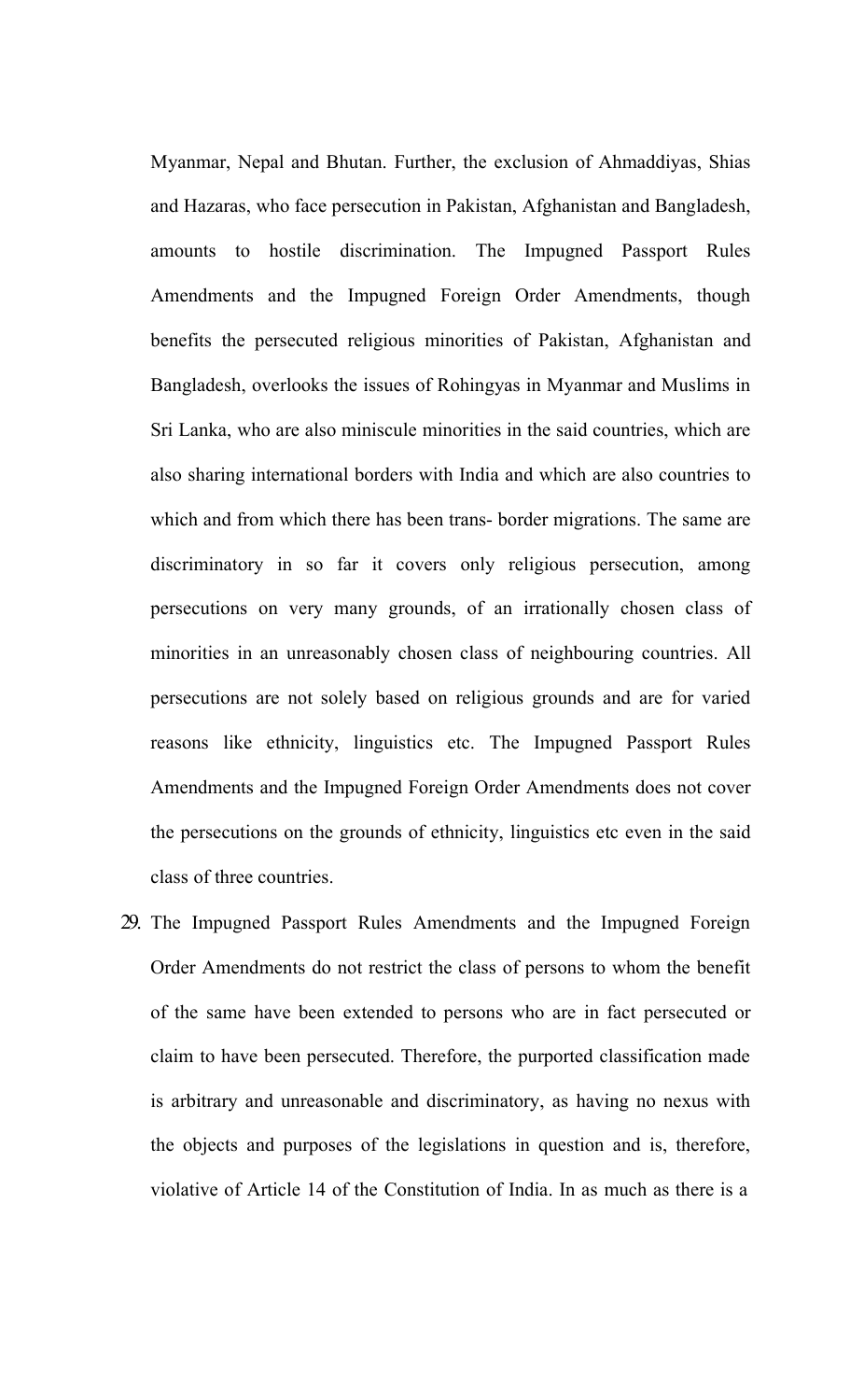constitutional prohibition to make legislations in violation of the secular nature of the Constitution, the Impugned Passport Rules Amendments and the Impugned Foreign Order Amendments are colourable legislations. The Impugned Amendment Act confers benefits on the beneficiaries of the Impugned Passport Rules Amendments and the Impugned Foreign Order Amendments. Therefore, the constitutional vires of the same are also to be examined by this Honourable Court while deciding the issue of constitutional vires of the Impugned Amendment Act.

- 30. On 31.12.2019, the Kerala Legislative Assembly unanimously resolved to request the defendant to abrogate the Impugned Amendment Act. A true English Translation of the resolution dated 31.12.2019 adopted by the Kerala Legislative Assembly is produced herewith as **Annexure –P8**.
- 31. The cause of action for filing this suit has arisen on 12.12.2019, the date of publication of the Impugned Citizenship Amendment Act, 2019 (Act 47 of 2019) and on 31.12.2019, the date on which the Kerala Legislative Assembly unanimously resolved to request the defendant to abrogate the Impugned Amendment Act.
- 32. In State of Madhya Pradesh v. Union of India and Another (AIR 2012 SC 2518: 2011 (12) SCC 268), a Two Judge Bench of this Honourable Court held thus: "*Normally, for questions relating to validity of Central or other laws, the appropriate forum is the extraordinary writ jurisdiction under Art.32 and Art.226 of the Constitution of India in a writ petition and not an original suit filed under Art.131 which vests exclusive jurisdiction of this Court as regards the dispute enumerated therein. It is relevant to point out that Art.131A*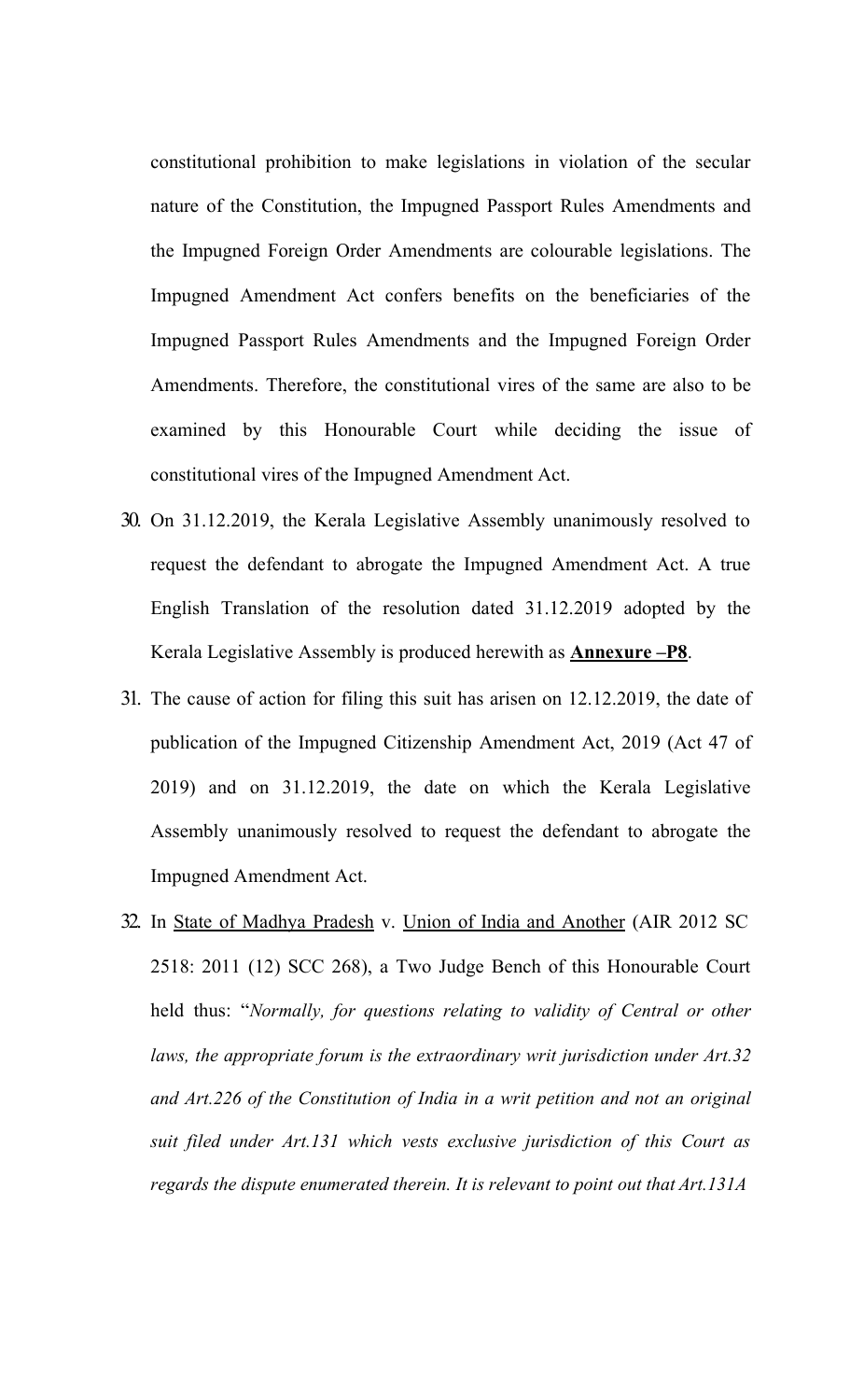*of the Constitution inserted by (42nd Amendment) Act 1976, provides for exclusive jurisdiction to this Court in regard to questions as to constitutionality of Central laws. The said Art.131A viewed as substantially curtailing the power of judicial review of the writ Courts, that is, High Courts under Art.226 and this Court under Art.32 was omitted vide Constitution (43rd Amendment) Act, 1977. It follows that when the Central laws can be challenged in the State High Courts as well and also before this Court under Art.32, normally, no recourse can be permitted to challenge the validity of a Central law under the exclusive original jurisdiction of this Court provided under Art.131*." In State of Jharkhand v. State of Bihar and Another ( 2015 (2) SCC 431), a co – equivocal bench of this Honourable Court held thus: "*When the matter was taken up, a preliminary objection was raised by the State of Bihar to the maintainability of the suit, relying on a decision of this Court in State of M. P. v. Union of India, 2011 (12) SCC 268 : 2012 (2) SCC (Civ) 478. According to the State of Bihar, the suit on hand which in substance seeks an examination of the constitutionality of certain provisions of Act 30 of 2000 is not maintainable for the reason that a question of vires of an enactment cannot be examined in an original suit under Art.131, but could only be examined in the proceeding under Art.226 or Art.32 of the Constitution of India………………………………. State of W. B. v. Union of India, AIR 1963 SC 1241 : 1964 (1) SCR 371, is a case wherein an original suit under Art.131 filed by the State of West Bengal challenging the Union of India the constitutionality of the Coal Bearing Areas (Acquisition and Development) Act, 1957, ["1. This is a suit by the State of*  West Bengal against the Union of India for a declaration that Parliament is not *competent to make a law authorising the Union Government to acquire land*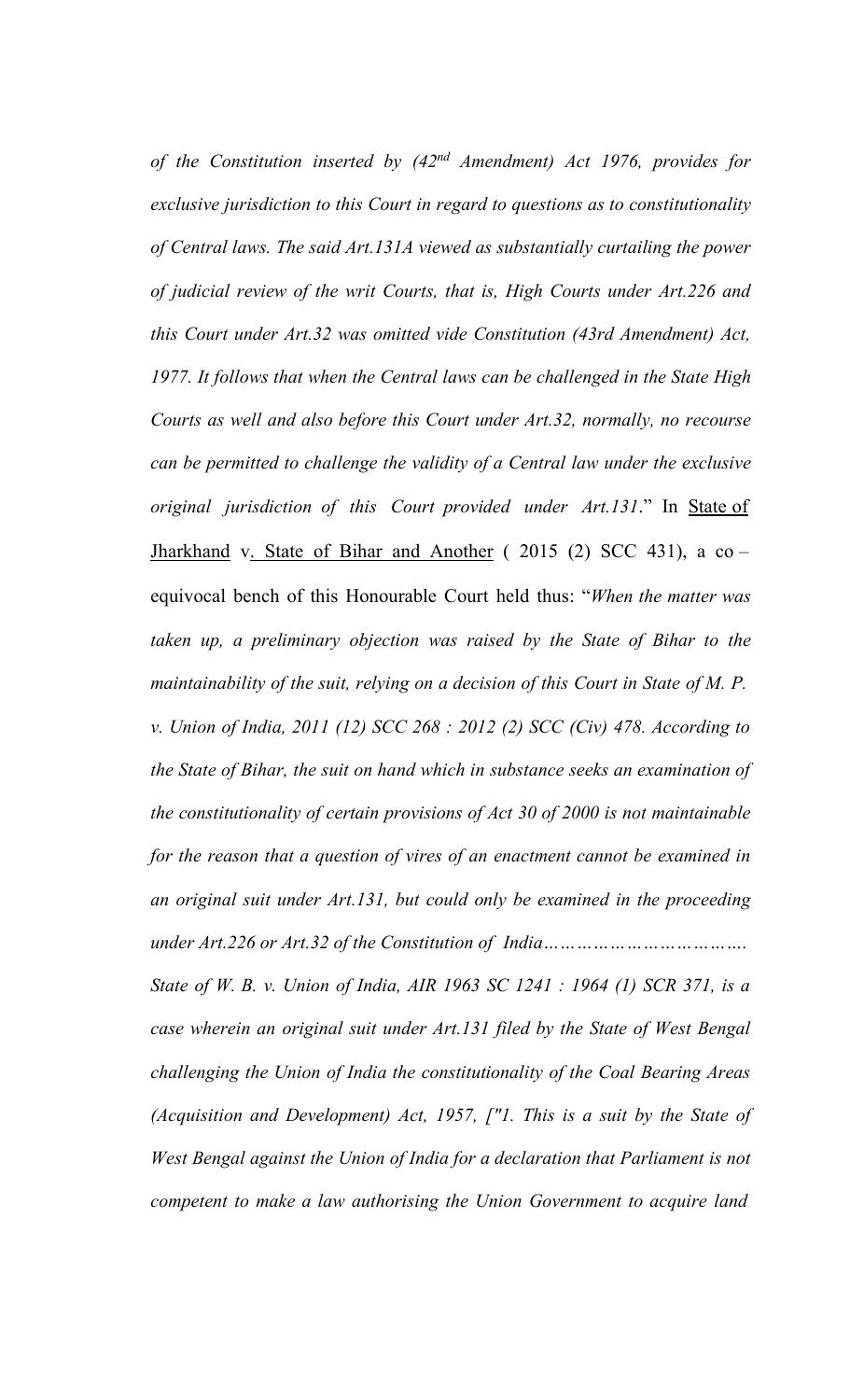*and rights in or over land, which are vested in a State, and that the Coal Bearing Areas (Acquisition and Development) Act, 1957 (20 of 1957) which hereinafter will be referred to as 'the Act' enacted by Parliament, and particularly S.4 and S.7 thereof, were ultra vires the legislative competence of Parliament, as also for an injunction restraining the defendant from proceeding under the provisions of those sections of the Act in respect of the coal bearing lands vested in the plaintiff." (AIR p. 1245, para 1)] and the Court held the Act to be constitutionally valid. The question whether in an original suit under Art.131, the constitutional validity of an enactment could be examined was not one of the issues examined by this Court in the said judgment. Perhaps nobody thought it fit to raise such an objection! Therefore, the said judgment is not an authority for the proposition that this Court could*  examine the constitutional validity of an enactment in a suit under Art.131 of *the Constitution of India…………………………We regret our inability to agree with the conclusion recorded in State of M. P. v. Union of India, 2011 (12) SCC 268 : 2012 (2) SCC (Civ) 478, that in an original suit under Art.131, the constitutionality of an enactment cannot be examined. Since the above decision is rendered by a coordinate Bench of two Judges, judicial discipline demands that we should not only refer the matter for examination of the said question by a larger Bench of this Court, but are also obliged to record broadly the reasons which compel us to disagree with the abovementioned decision……. The Constitution of India invests this Court with jurisdiction, both original and appellate, under various provisions of Part V, Chapter V of the Constitution. Such jurisdiction of this Court is in addition to the jurisdiction created under Art.32 of the Constitution of India for the enforcement of fundamental rights*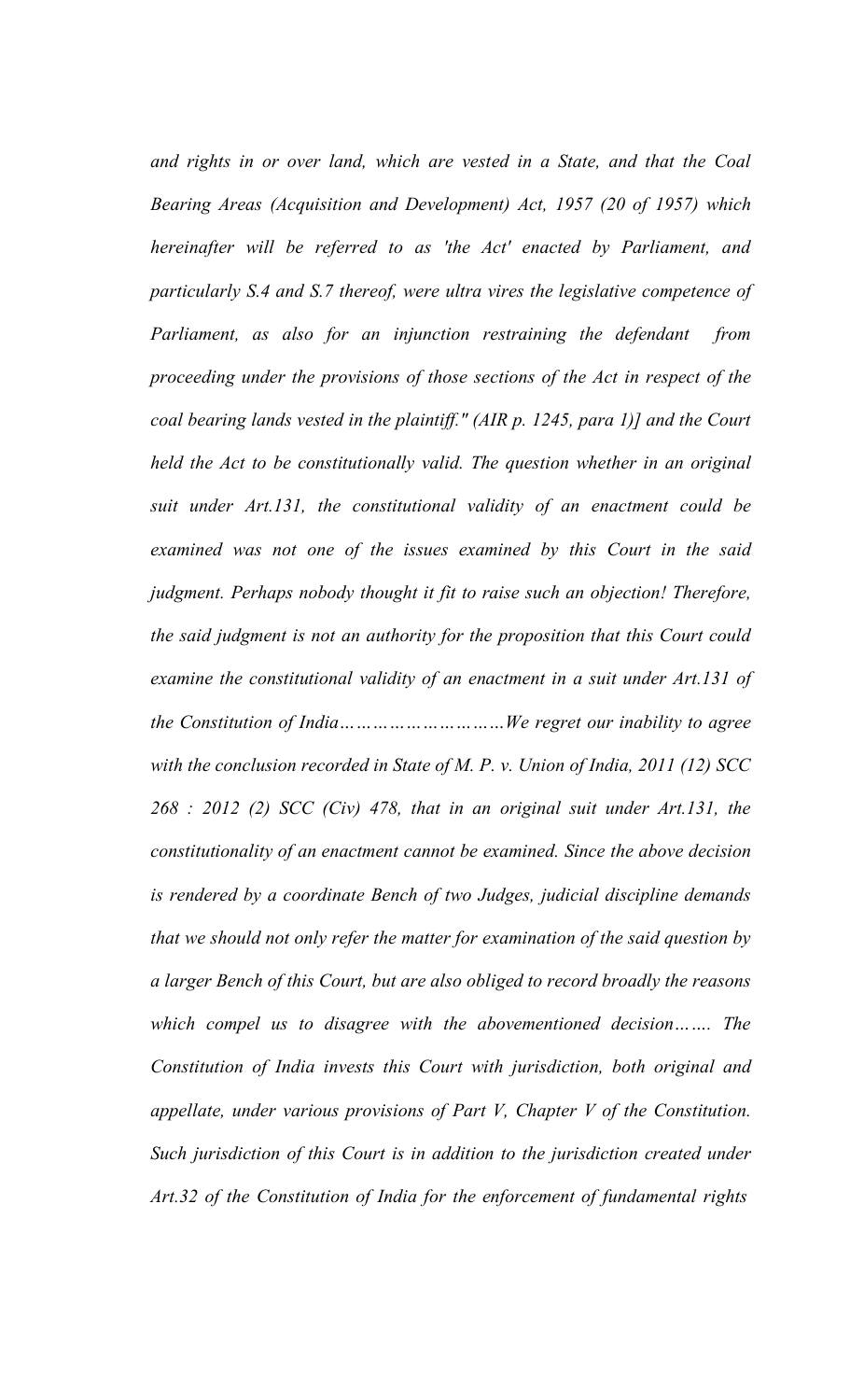*guaranteed under Part III of the Constitution. Art.131 deals with the exclusive original jurisdiction of this Court……………… If the question of constitutionality of a statute (either of Parliament or the State Legislature) were to be raised by a party other than the persons specified under Art.131, both this Court as well as the High Courts are competent to examine. This proposition is too well settled in our jurisprudence for the period of last sixty years. What is more significant is that if Parliament chooses to repeal the proviso to S.113 of the Code of Civil Procedure, even an ordinary civil court functioning in accordance with the procedure prescribed under the Code of Civil Procedure would be competent to examine such a question……. We are unable to agree with the proposition that this Court cannot examine the constitutionality of a statute in exercise of its exclusive original jurisdiction under Art.131. We, therefore, deem it appropriate that the question is required to be examined by a larger Bench of this Court. We direct the Registry to place the matter before the Hon'ble the Chief Justice of India for appropriate orders in this regard*." In the said circumstances, the challenge against the vires of Legislations can be raised by the Plaintiff State in an Original Suit under Articles 131 of the Constitution and consequently this Original Suit is maintainable in law. In exercise of Article 131 of the Constitution, this Honourable Court is having jurisdiction to entertain this original suit.

#### **PRAYER**

- 33. In view of the above, it is most respectfully prayed that this Hon"ble Court may be pleased to:
- i) Pass a judgment and decree declaring that the Citizenship Amendment Act, 2019 (Act 47 of 2019) is violative of Articles 14, 21 and 25 of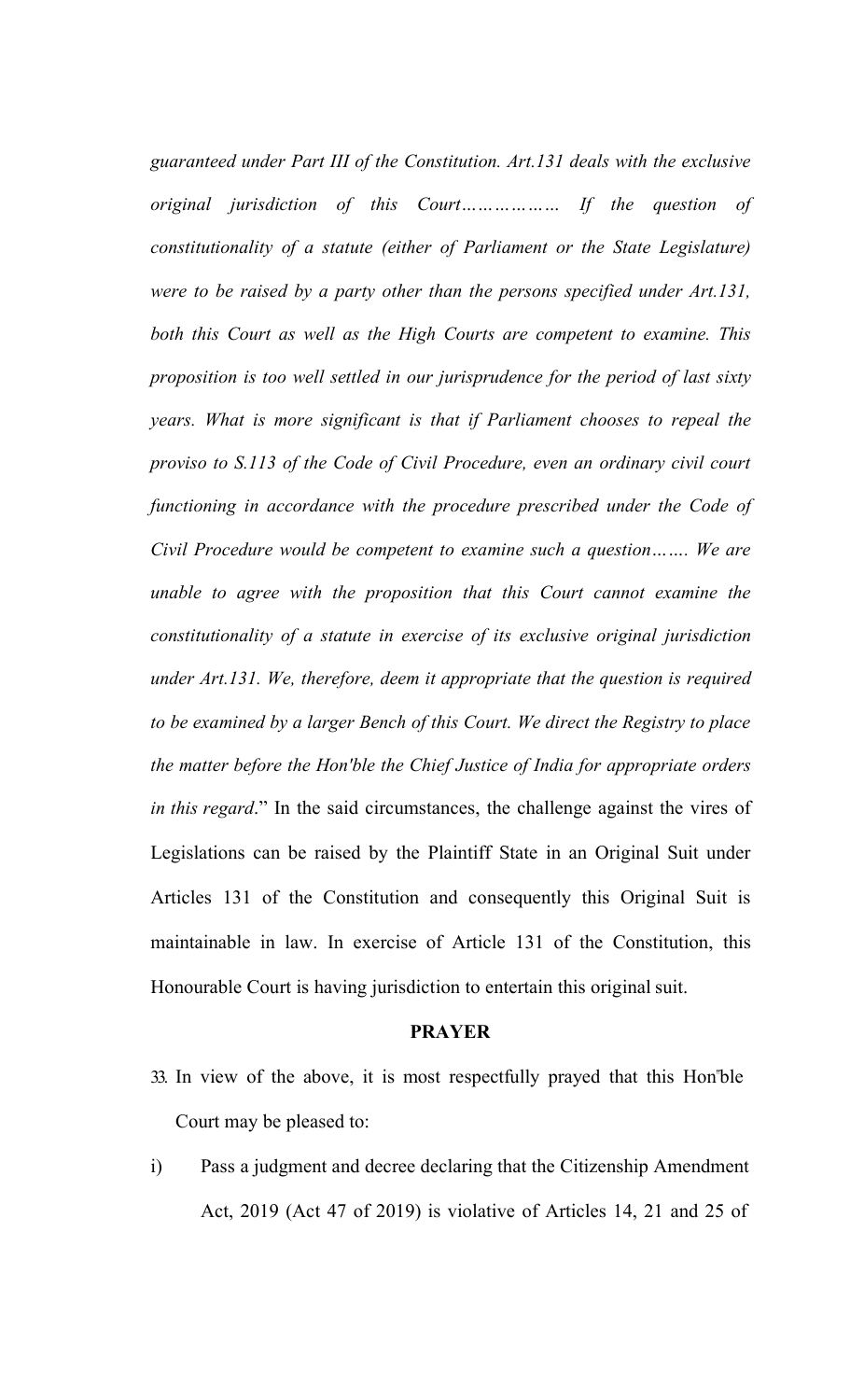the Constitution of India as well as violative of the basic structure principle of secularism enshrined therein.

- ii) Pass a judgment and decree declaring the Citizenship Amendment Act, 2019 (Act 47 of 2019) to be ultra vires the Constitution of India and to be void.
- iii) Pass a judgment and decree declaring that the Passport (Entry to India) Amendment Rules, 2015 and Foreigners (Amendment) Order, 2015 are violative of Articles 14, 21 and 25 of the Constitution of India as well as violative of the basic structure principle of secularism enshrined therein.
- iv) Pass a judgment and decree declaring the Passport (Entry to India) Amendment Rules, 2015 and Foreigners (Amendment) Order, 2015 to be ultra vires the Constitution of India and to be void.
- v) Pass a judgment and decree declaring that the Passport (Entry to India) Amendment Rules, 2016 and Foreigners (Amendment) Order, 2016 are violative of Articles 14, 21 and 25 of the Constitution of India as well as violative of the basic structure principle of secularism enshrined therein.
- vi) Pass a judgment and decree declaring the Passport (Entry to India) Amendment Rules, 2015 and Foreigners (Amendment) Order, 2015 to be ultra vires the Constitution of India and to be void.
- vii) Pass a judgment and decree granting such other and further reliefs that are deemed fit in the facts and circumstances of the case.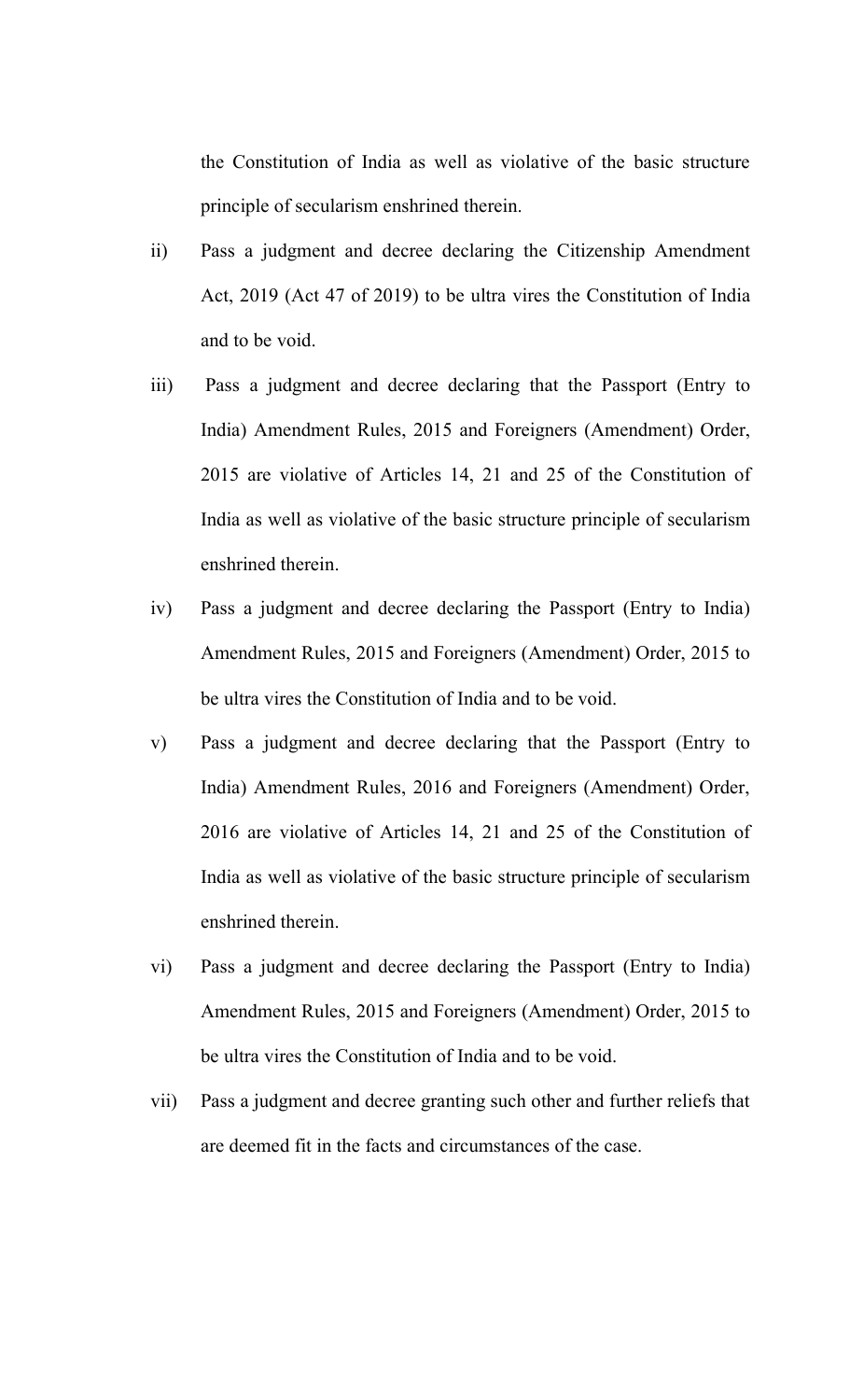# AND FOR THIS ACT OF KINDNESS THE PLAINTIFF AS IN DUTY BOUND SHALL EVER PRAY Drawn by:

Adv. G.Prakash Settled By Jaideep Gupta, Senior Advocate

Plaintiff State of Kerala

**Through** 

G.PRAKASH Standing Counsel for State of Kerala

#### **VERIFICATION**

I, Dr. Vishwas Mehta, S/o.  $\qquad \qquad$  , aged years, Additional Chief Secretary to the Government of Kerala, Home and Vigilance Department do hereby verify that the facts stated in paragraphs Nos. 4 to 10 and 27 of the above plaint are true and correct to my knowledge and belief based on the records relating to this case available in my office and contents of paragraphs 1 to 3 and 11 to 16 and 28 to 32 are true and based on the advice received by me and believed by me to be true. Paragraph No.33 is a prayer to this Hon'ble Court.

Verified at Thiruvananthapuram on this the day of January 2020.

Dr. Vishwas Mehta Additional Chief Secretary Government of Kerala Home and Vigilance Department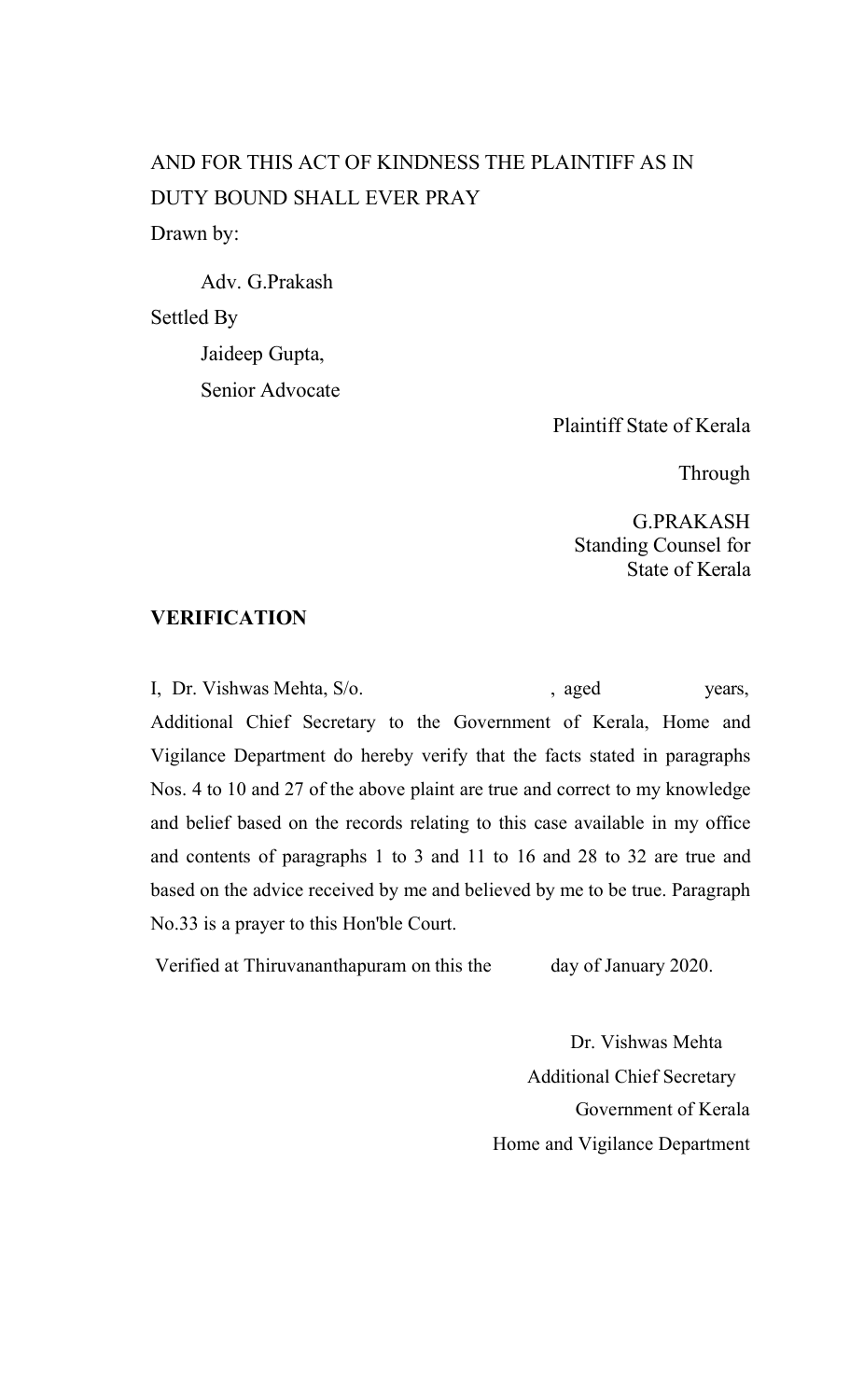# **IN THE SUPREME COURT OF INDIA Civil Original Jurisdiction Original Suit No. of 2020**

#### **In the Matter of:**

State of Kerala represented by the Additional Chief Secretary, Home and Vigilance Department ... Plaintiff

Versus

Union of India <br>
... Defendant

#### AFFIDAVIT

I, Dr. Vishwas Mehta, S/o. (aged years, residing at Thiruvananthapuram, do hereby solemnly affirm and state as under.

- 1. I am the Additional Chief Secretary to the Government of Kerala, Home and Vigilance Department and as such I am familiar with the facts of this case. I have been authorized to swear this affidavit on behalf of the State of Kerala and as such competent to swear this affidavit.
- 2. I have gone through the accompanying Plaint. I affirm that all the facts stated in paragraphs No. 4 to 10 and 27 of the above plaint are true and correct to my knowledge and belief and are based on the records relating to this case available in my office and contents of paragraphs 1 to 3 and 11 to 26 and 28 to 32 are true and correct and based on the advice received by me and believed by me to be true. Paragraph No. 33 is a prayer to this Hon'ble Court.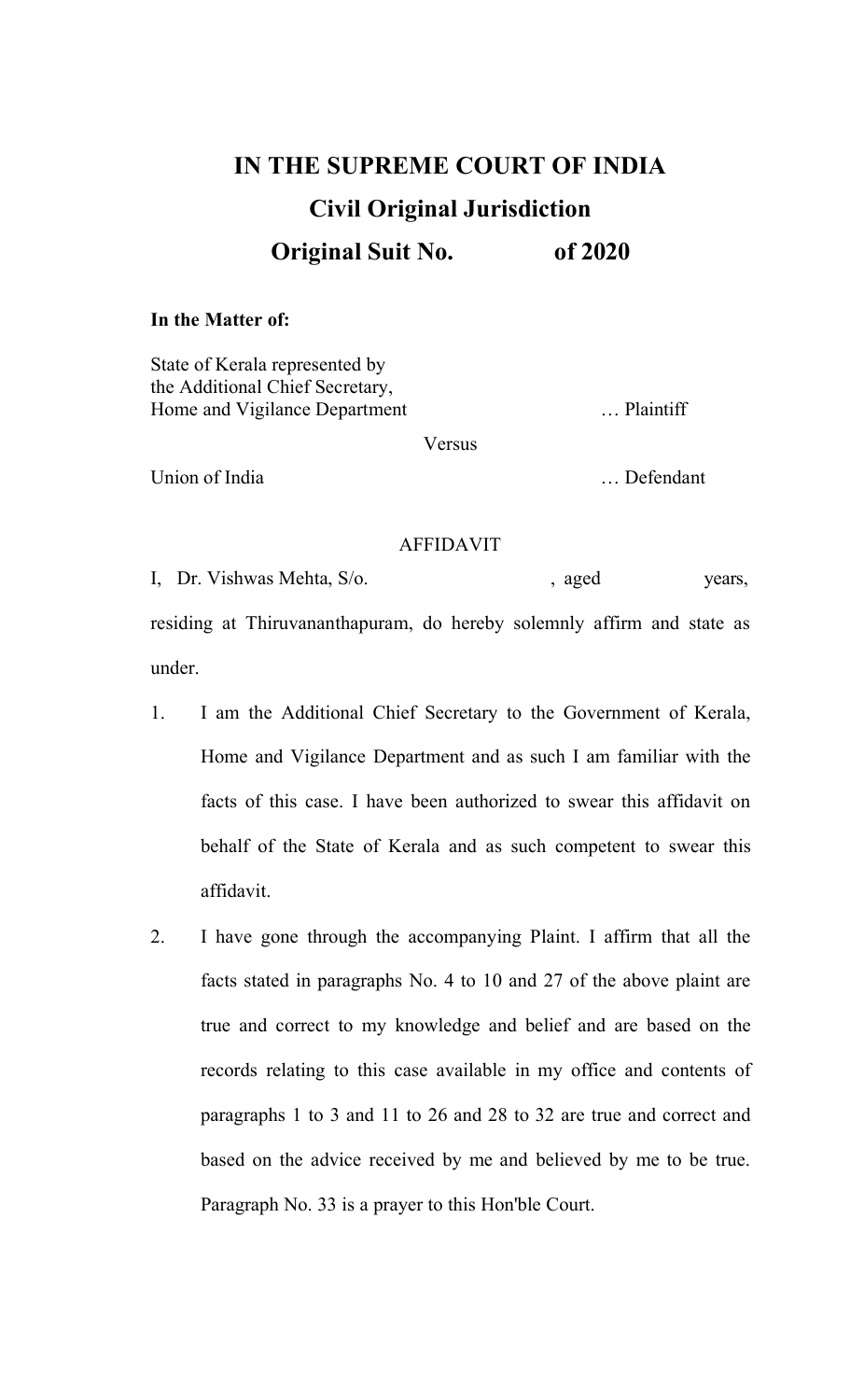3. That all the documents filed along with the plaint are true copies of its respective originals.

Deponent

#### VERIFICATION

I, the above deponent do hereby verify that the contents of my above affidavit are true and correct to my knowledge and belief. No part of it is false and nothing material has been concealed there from.

Verified at Thiruvananthapuram on this the day of January, 2020.

DEPONENT

Solemnly affirmed and signed before me by the deponent on this the day of January, 2019 at the Government Secretariat, Thiruvananthapuram, Kerala.